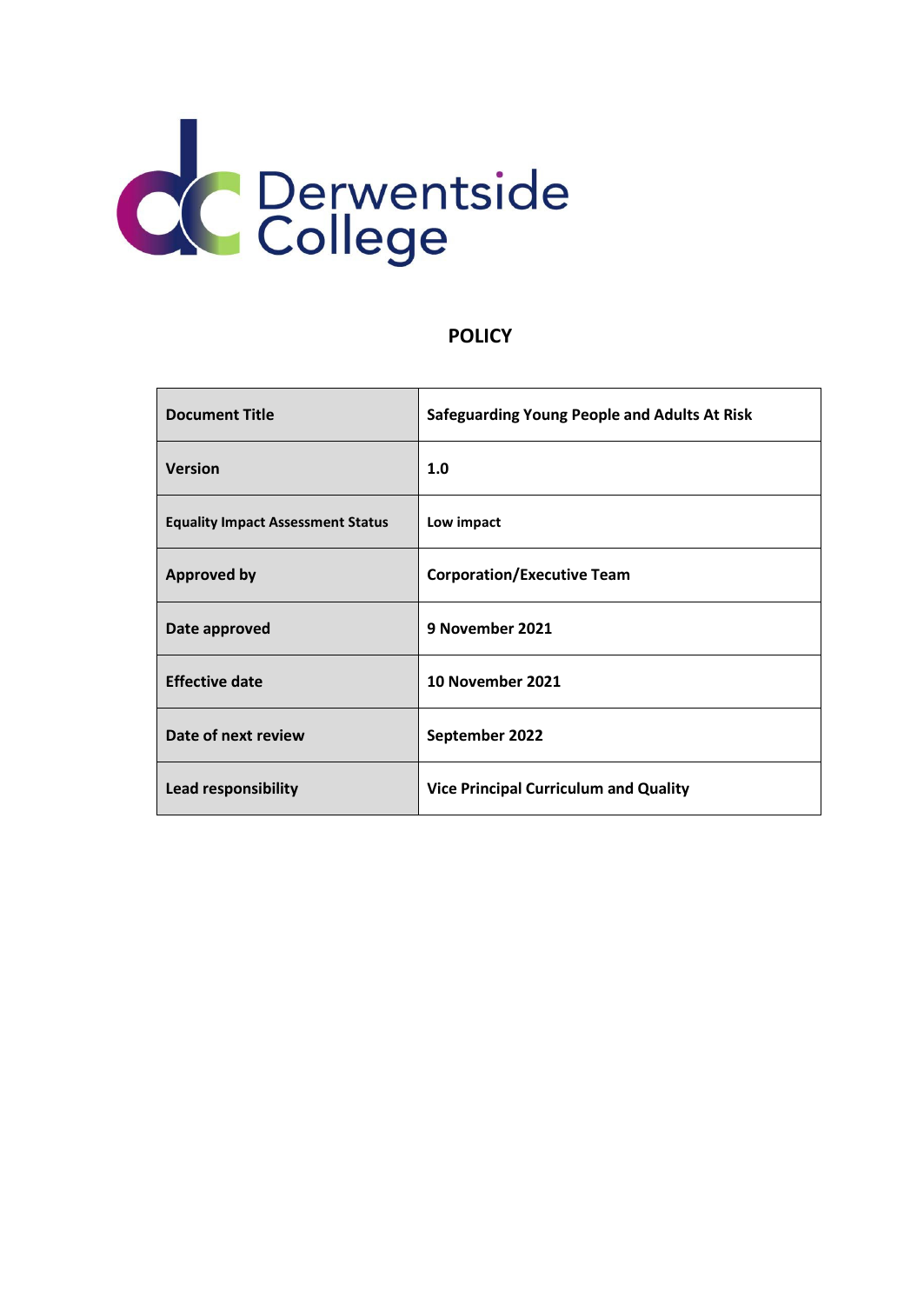# **1. Purpose**

- 1.1. This policy applies to all learners and particularly children, young people and adults who may need support.
- 1.2. Derwentside College recognises its legal duty under the Education Act 2011, Keeping Children Safe in Education (KCSIE 2021), Working Together to Safeguard Children Act (2018), Safeguarding Vulnerable Groups Act (2006), DfE Statutory guidance and regulations as stated by the Disclosure and Barring Service (DBS).
- 1.3. The College wants to ensure that children, young people and adults at risk are protected from abuse. All complaints, allegations or suspicions will be taken seriously and in accordance with this policy.
- 1.4. Safeguarding and promoting the welfare of children is defined for the purposes of this Policy as:
	- protecting children from maltreatment;
	- preventing impairment of children's mental and physical health or development;
	- ensuring that children grow up in circumstances consistent with the provision of safe and effective care;
	- taking action to enable all children to have the best outcomes.

# **2. Scope**

The policy is relevant to all staff and learners.

# **3. Aim**

- 3.1. This policy will enable Derwentside College to demonstrate its commitment to keeping young people and adults at risk with whom it works with, safe. It should be read in conjunction with all of the associated College Policies and Procedures.
- 3.2. The College acknowledges its duty to act appropriately and immediately to any allegations, reports or suspicions of abuse. Underpinning this aim is a series of objectives which once achieved will demonstrate the fulfilment of the stated aim of this policy.
- 3.3. This policy will fulfil the stated aim by ensuring that the College will:
	- establish a safe environment in which its learners can learn and develop;
	- ensure safe recruitment in checking the suitability of staff to work with young people and/or adults at risk;
	- develop and implement procedures for identifying and reporting cases, or suspected cases, of abuse;
	- have a Designated Safeguarding Lead (DSL) and provide his/her name to all staff and learners;
	- promote good practice and work in a way that can prevent harm, abuse and coercion occurring by providing training for all staff, and raising awareness of safeguarding issues within the whole College;
	- ensure that any allegations of abuse or suspicions are dealt with appropriately and immediately, and that the person experiencing the abuse is supported.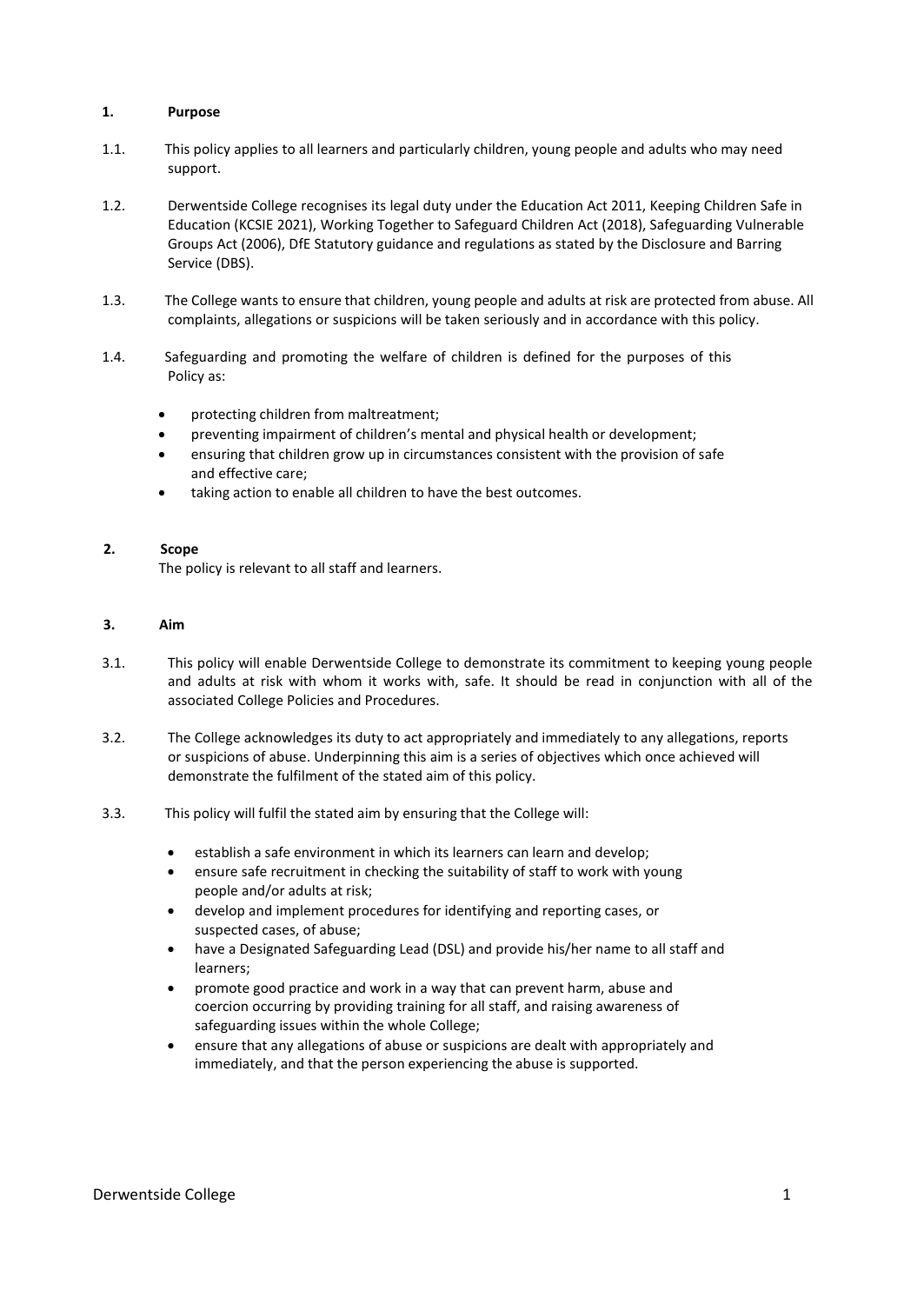# 3.4 **General Principles**

- 3.4.1. Derwentside College fully recognises its legal and moral responsibility to promote and safeguard the welfare of its learners who are under the age of 18 or who are vulnerable adults.
- 3.4.2. Derwentside College is committed to ensuring that any safeguarding issues are dealt with promptly, sensitively and in line with statutory objectives, national and regional guidelines.
- 3.4.3. Key information for staff around recognising signs of abuse are included in Appendix 1 of this policy.
- 3.4.4. The College's expected Code of Conduct is outlined in Appendix 2.

# **4. Key Definitions and Concepts**

# 4.1. **Young People**

4.1.1. Those under the age of 18, that is, up until their 18th birthday.

# 4.2 **Young People in need of protection and early help**

4.2.1 The College recognises that young people could be in need because they are suffering or likely to suffer significant harm. Where the Local Authority believes a young person is at risk, they have a duty to make enquiries to decide whether action should be taken and the College would have a duty of care to ensure information is shared under this Policy.

# 4.3 **Adults at Risk (formerly referred to as Vulnerable Adults)**

- 4.3.1 It is recognised within this policy that any adult may be vulnerable or become a victim of abuse. Specifically, an "adult at risk" is defined as any person who is 18 years of age or over and has a reduced capacity to give consent to disclosure of abuse allegations or suspicions. As defined by the Law Commission (1995) the following definitions for the purpose of this policy have been used.
- 4.3.2 An individual may be at risk:
	- if they may be in need of community care services by reason of mental or other disability, age or illness;
	- if they may be unable to take care of himself or herself;
	- if they are unable to protect himself or herself against significant harm or serious exploitation.
- 4.3.3 Whilst not definitive, the main categories of people covered by the definition of "adults at risk" for the purpose of this policy include those who:
	- have a learning disability;
	- have a physical or sensory impairment;
	- have a mental illness;
	- are subject to domestic violence;
	- are substance misusers;
	- are considered vulnerable and who may experience abuse due to problems with alcohol or drugs (or be vulnerable due to other circumstances such as being an asylum seeker).

### 4.4 **Preventing Radicalisation and Terrorism (PREVENT)**

4.4.1 Prevent is 1 of the 4 elements of CONTEST, the UK Government's counter-terrorism strategy, defined as:

"*Stopping people becoming or supporting terrorists or violent extremism. Violent extremismin the* 

# Derwentside College 2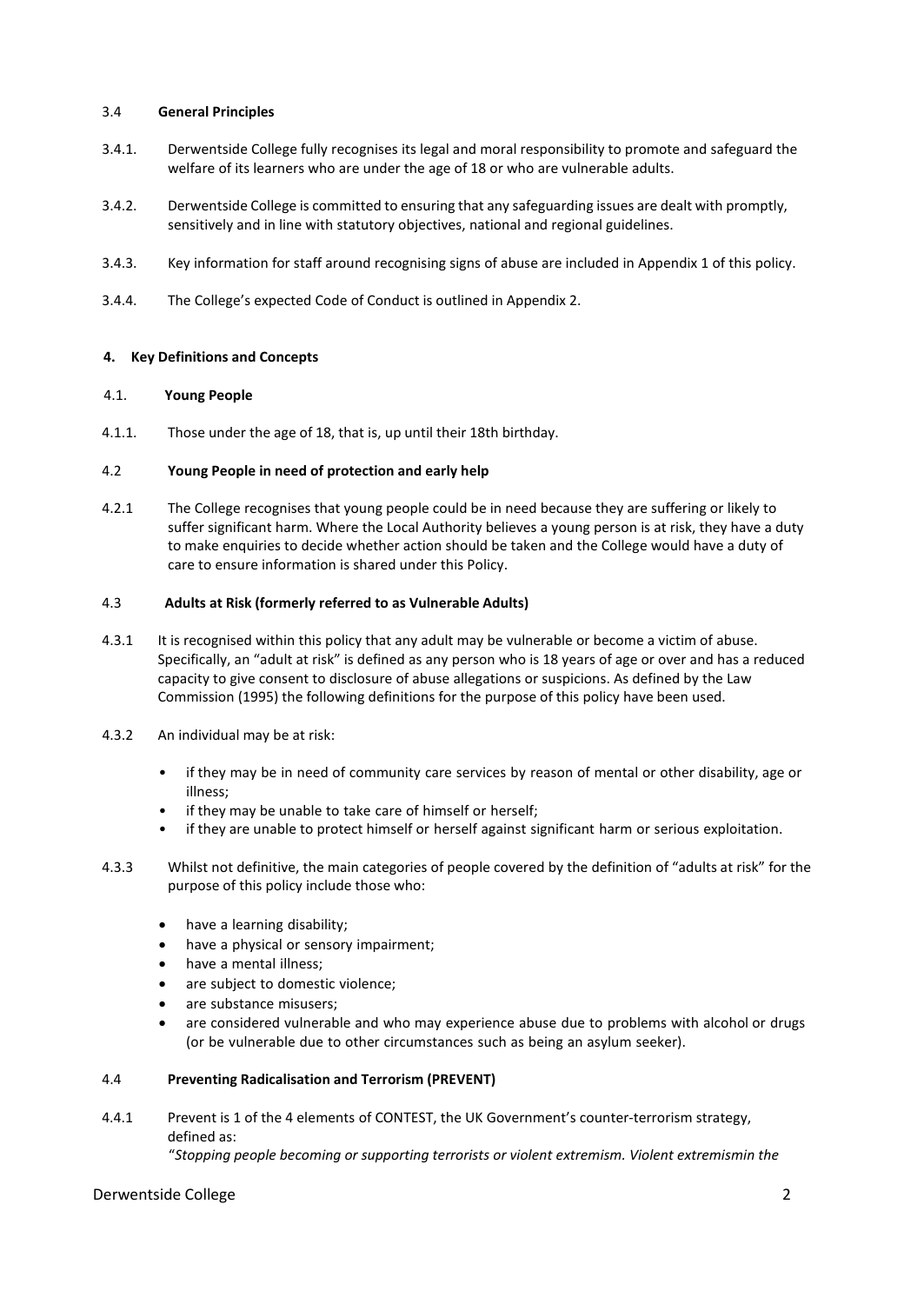*name of ideology or belief is defined as violence, incitement to violence, terrorism, incitement to terrorism, or other activities that may result in violent behaviour or terrorist activity in the name of an ideology or a set of beliefs."*

- 4.4.2 An integral element of the College's Safeguarding ethos is encouraging learners to respect the Fundamental British Values of:
	- democracy;
	- the rule of law;
	- individual liberty and mutual respect;
	- mutual respect:
	- tolerance of those with different faiths and beliefs;
	- tolerance of those without faith.
- 4.4.3 The College works with the Local Authority and partners, including The Contest Silver Board and our Regional Prevent Lead to ensure that we are kept informed of any potential risks to our locality and to ensure that our staff and learners have the most up to date information that is available.

# 4.5 **Contextual Safeguarding**

- 4.5.1 Safeguarding incidents and/or behaviours can be associated with factors outside the college and/or can occur between children outside the college. All staff, but especially the designated safeguarding lead (or deputy) should be considering the context within which such incidents and/or behaviours occur. This is known as contextual safeguarding, which simply means assessments of children should consider whether wider environmental factors are present in a child's life that are a threat to their safety and/or welfare.
- 4.5.2 The College takes a holistic approach to safeguarding our learners with concerns and incidents treated the same regardless of whether they took place inside college or outside of it. The safety and welfare of the learner is paramount. These threats can take a variety of different forms and children can be vulnerable to multiple threats; including: peer on peer abuse, exploitation by criminal gangs and organised crime groups such as County Lines; trafficking, online abuse; sexual exploitation and the influences of extremism leading to radicalisation.

# 4.6 **Children staying with host families (Homestay/Private Fostering)**

- 4.6.1 Schools and colleges quite often make arrangements for their children to have learning experiences where, for short periods, the children may be provided with care and accommodation by a host family to whom they are not related. This might happen, for example, as part of a foreign exchange visit or sports tour, often described as 'homestay'arrangements. In some circumstances the arrangement where children stay with UK families could amount to "private fostering". Private fostering occurs when a child under the age of 16 (under 18, if disabled) is provided with care and accommodation by a person who is not a parent, a person with parental responsibility for them or a relative in their own home. A child is not privately fostered if the person caring for and accommodating them has done so for less than 28 days and does not intend to do so for longer.
- 4.6.2 Such arrangements may come to the attention of school/College staff through the normal course of their interaction, and promotion of learning activities with children and they should contact the DSL who will notify the local authority to allow the local authority to check the arrangement is suitable and safe for the child.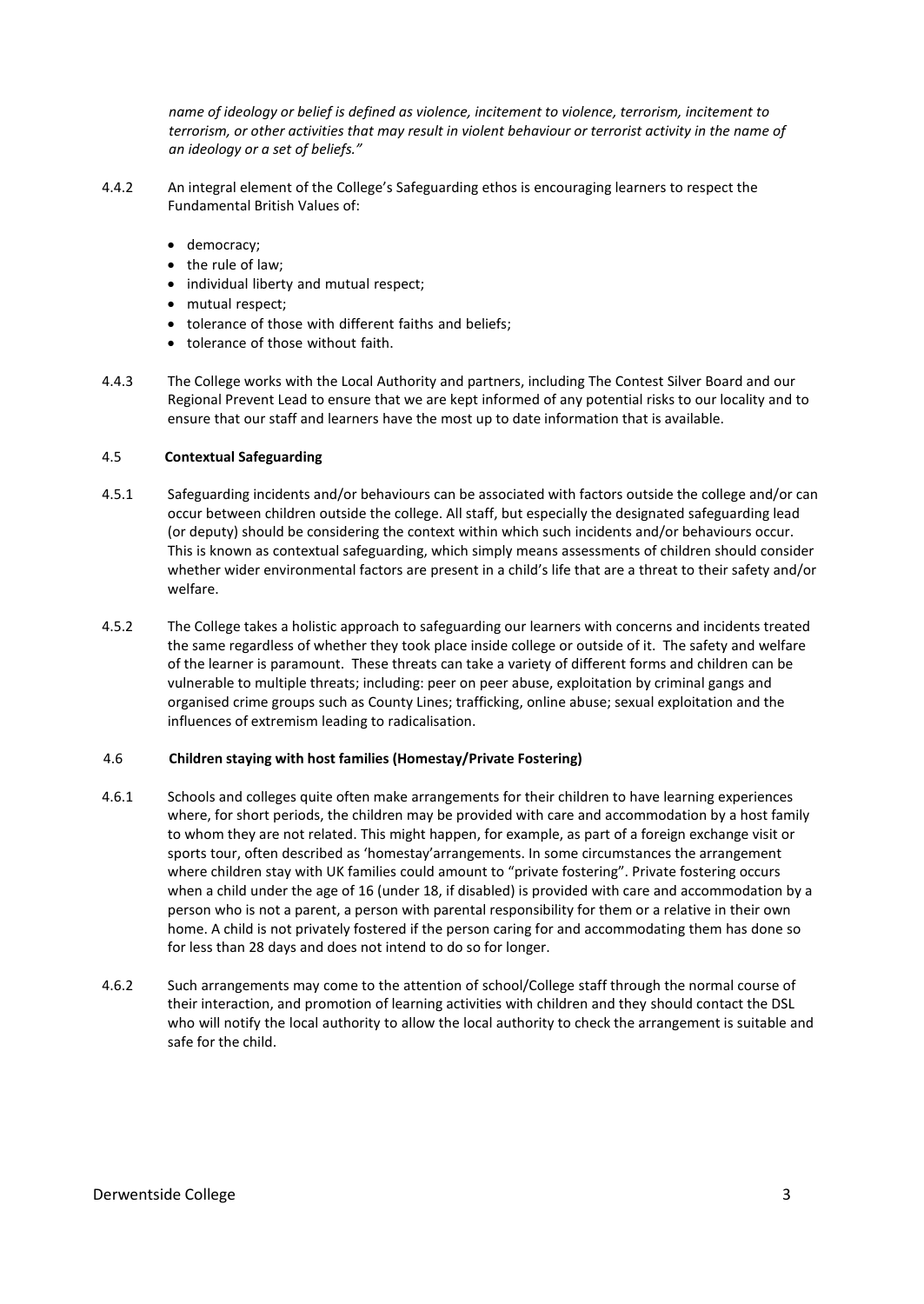# **5 Procedure**

# 5.1 **Learner Entitlements**

All learners are entitled to:

- be taught in environments which are safe, conducive to learning and free from disruption or threat of harm including online;
- expect appropriate action from the College to tackle any incidents of violence, threatening behaviour, abuse, discrimination or harassment;
- have any report of safeguarding issues taken seriously by the College and investigated/resolved as necessary;
- be treated with respect;
- through the induction and ongoing tutorial programme learners will receive guidance and are encouraged to adapt safe practices, including online, to help keep themselves safe.

# 5.2 **Learner Responsibilities**

- 5.2.1. Providing a safe atmosphere which enhances a learner's College experience is a shared responsibility which also places responsibilities on learners.
- 5.2.2. Learner entitlements are most likely to be met fully when they:
	- show respect to College staff, fellow learners, College property and the College environment;
	- take a positive and proactive role within the College and online to keep themselves and others safe;
	- follow the reasonable instructions of College staff and others involved with their learning;
	- report any incidents of concern (and are encouraged to do so);
	- appreciate that they are not allowed to increase safeguarding risks to themselves or others, or use the College identity online (or in other media) inappropriately;
	- adhere to the learner code of contact and do not contravene any aspect of the learner disciplinary code;
	- co-operate with, and abide by, any arrangements put in place to support their behaviour.

# 5.3 **Staff Responsibilities**

All College staff (including supply staff) and volunteers have a responsibility to:

- complete mandatory safeguarding training on an annual basis and ensure that they read Keeping Children Safe in Education Part 1 annually to ensure that their knowledge relating to safeguarding is refreshed;
- complete an induction where our responsibility to ensure the health, safety and wellbeing of our learners is outlined;
- be aware of and implement the College's Policy and Procedure on Safeguarding Young People and Adults at Risk;
- provide a safe, secure and supportive environment for Young People and Adults at Risk;
- abide by the College Staff code of conduct (Appendix 2 of this policy) and associated policies designed to respond positively and effectively to KCSIE 2021;
- listen to Young People and Adults at Risk and respond in an appropriate way;
- protect Young People and Adults at Risk from abuse;
- make referrals, preferably via a Designated Safeguarding Lead, in accordance with the College, Durham Safeguarding Children Partnership (DSCP),
- follow Safeguarding Adults Board (SAB) procedures who oversee the process. (However, contact would normally be made to First Contact (16-19 learners) and Social Care Direct (Adults);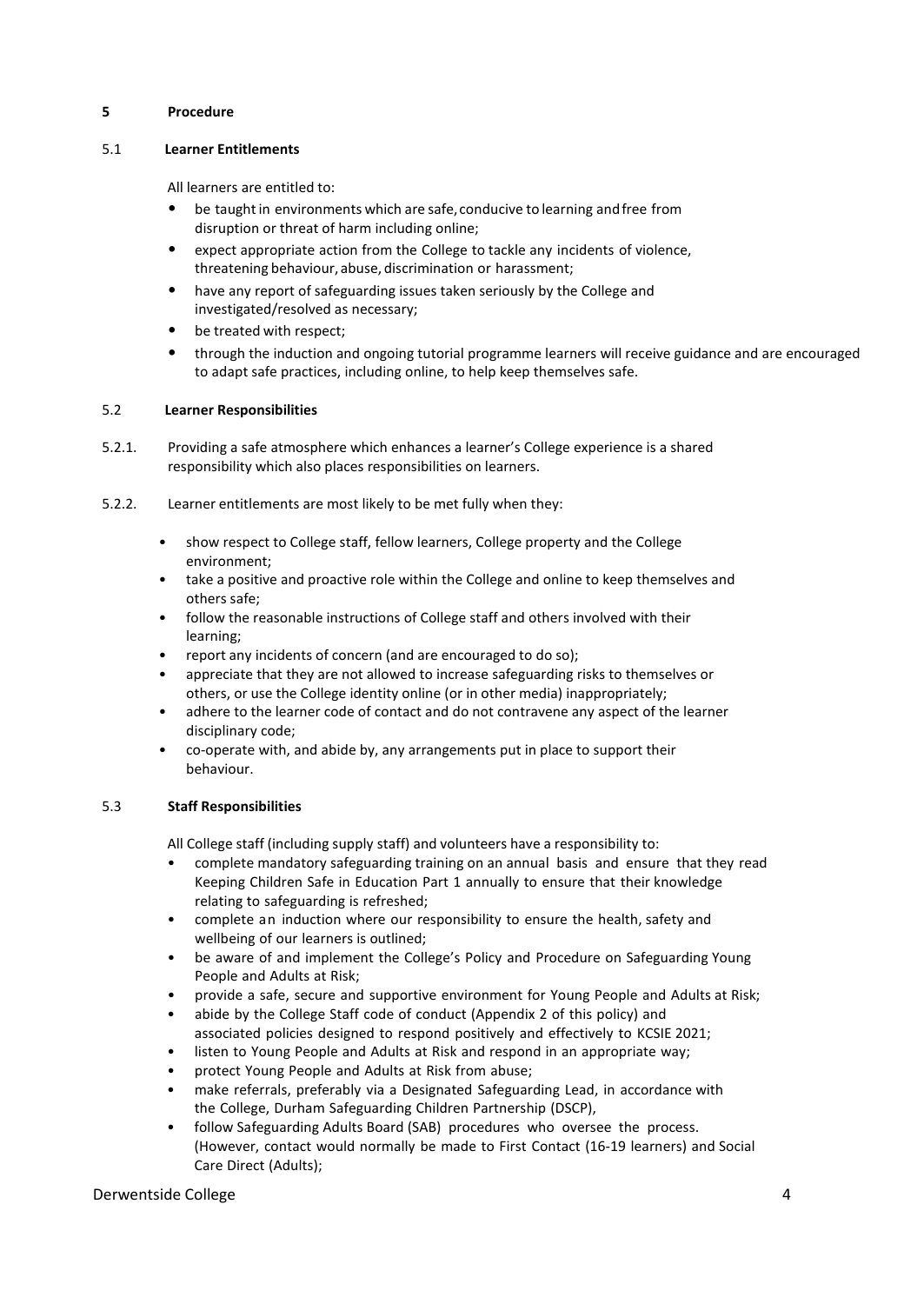Contact details for the DSL and Deputies are:

# **Patrick O'Doherty (DSL)**

Head of Student Services 01207 585936 [Patrick.O'Doherty@derwentside.ac.uk](mailto:patrick.odoherty@derwentside.ac.uk)

# **Karen Hankey (Deputy DSL)**

Curriculum Leader for Foundation Learning 01207 585900 Ext. 728 [Karen.Hankey@derwentside.ac.uk](mailto:Karen.Hankey@derwentside.ac.uk)

# **Julie Eddy (Deputy DSL)** SEND Lead 01207 585900 Ext. 605 [Julie.Eddy@derwentside.ac.uk](mailto:Julie.Eddy@derwentside.ac.uk)

- 5.3.1 Whilst all staff should speak to the designated safeguarding lead (or deputy) with regard to any concerns about female genital mutilation (FGM), there is a specific legal duty on teachers. If a staff member, in the course of their work or profession, discovers that an act of FGM appears to have been carried out on a girl under the age of 18, the staff member must report this to the police. For all safeguarding issues, they should:
	- recognise that, if at any time there is a risk of immediate serious harm to a person, a referral should be made to First Contact immediately, if the risk is immediate and serious then they should make a direct referral to the police. Anybody can make a referral in such circumstances. If the person's situation does not appear to be improving, the staff member with concerns should press for reconsideration. Concerns should always lead to help for the person at some point;
	- undertake any additional Safeguarding training, appropriate to their role.

# 5.4 **College Management Responsibilities**

# 5.4.1 **The Board of Corporation**

"*Governing bodies must ensure that they comply with their duties under legislation.They must also have regard to this guidance to ensure that the policies, procedures and training in their Colleges are effective and comply with the law at all times*." [Keeping Children Safe in Education 2021].

The Board of Corporation should ensure that:

- there are effective safeguarding policies and procedures that are in line with the Durham Safeguarding Children Partnership (DSCP) and County Durham Safeguarding Adults Board (SAB) procedures and that the policy is made available to learners or parents/carers on request;
- there is a member of the board appointed with direct responsibility for safeguarding. The member of the board with this responsibility is Geoff Gibson;
- the College operates safe recruitment procedures and appropriate checks are carried out on staff and volunteers who work with Young People and Adults at Risk in line with the College Safer Recruitment Policy;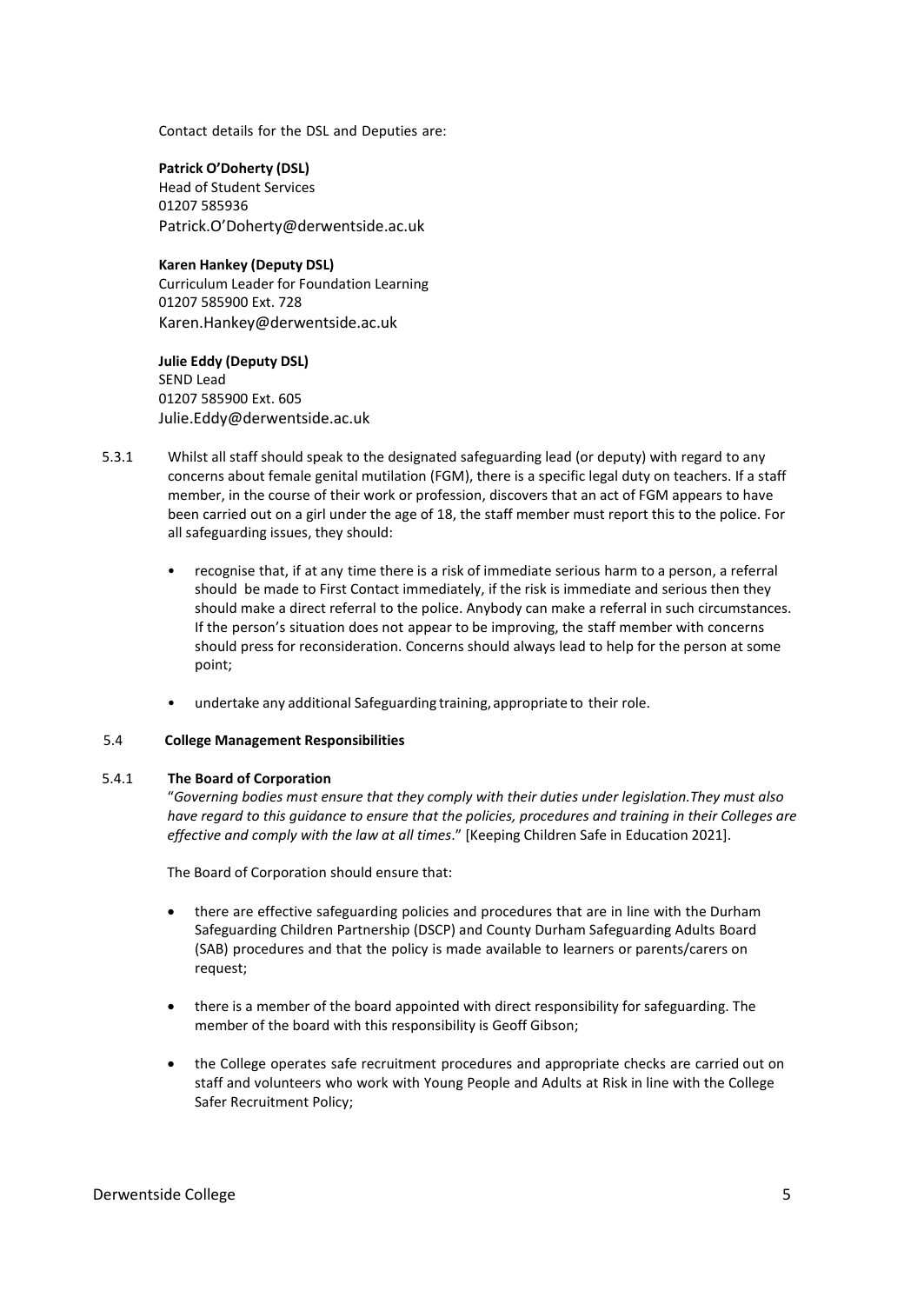- that a comprehensive induction procedure for new staff is in place, covering key aspects of safeguarding including but not limited to, health and safety, online safety, risk assessments, safeguarding policy and procedure with reporting arrangements, College Values and Equality and Diversity expectations. The induction includes a probationary period with regular review meetings and the facility to extend the probationary period if deemed necessary;
- a staff code of conduct and social media policy exists and reflects key obligations of staff;
- there are procedures in place to manage safeguarding concerns, or allegations against staff (including supply staff and volunteers) that might indicate they would pose a risk of harm to children;
- procedures for dealing with allegations of abuse against members of staff or volunteers comply with the DSCP and SAB inter agency procedures;
- there are Designated Safeguarding Leads (DSLs), including a Senior Manager who takes lead responsibility for dealing with safeguarding issues;
- Designated Safeguarding Leads undertake approved training to the standards agreed by the DSCP and SAB every 2 years and support other staff;
- the Principal and Chief Executive and other staff who work with Young People and Adults at Risk undertake appropriate safeguarding training at least every year. Temporary staff and volunteers are made aware of the College's arrangements and their responsibilities for Safeguarding Young People and Adults at Risk;
- it monitors the College's compliance and undertakes an annual review of the Safeguarding Young People and Adults at Risk Policy and Procedures. It amends as soon as practicable any risk in arrangements as these are brought to its attention;
- the Chair of the Corporation takes responsibility for liaising with the local authority and/or partner agencies in the event of an allegation of abuse being made against the Principal and Chief Executive;
- all members have up to date knowledge of the most recent update of Keeping Children Safe in Education guidance.

# 5.4.2 **The Principal and Chief Executive**

The Principal and Chief Executive ensures that:

- the policies and procedures adopted by the Corporation are implemented and followed by staff;
- sufficient resources and time are allocated to the Designated Safeguarding Leads to discharge their responsibilities;
- all staff and volunteers feel able to raise concerns about poor or unsafe practice with regards to Young People and Adults at Risk and that such concerns are addressed sensitively and effectively in accordance with the Public Interest Disclosure Policy, where appropriate;
- cases are reported to the Secretary of State if a person ceases to work in education and there are grounds for believing that they may be unsuitable to work with Young People and Adults at Risk.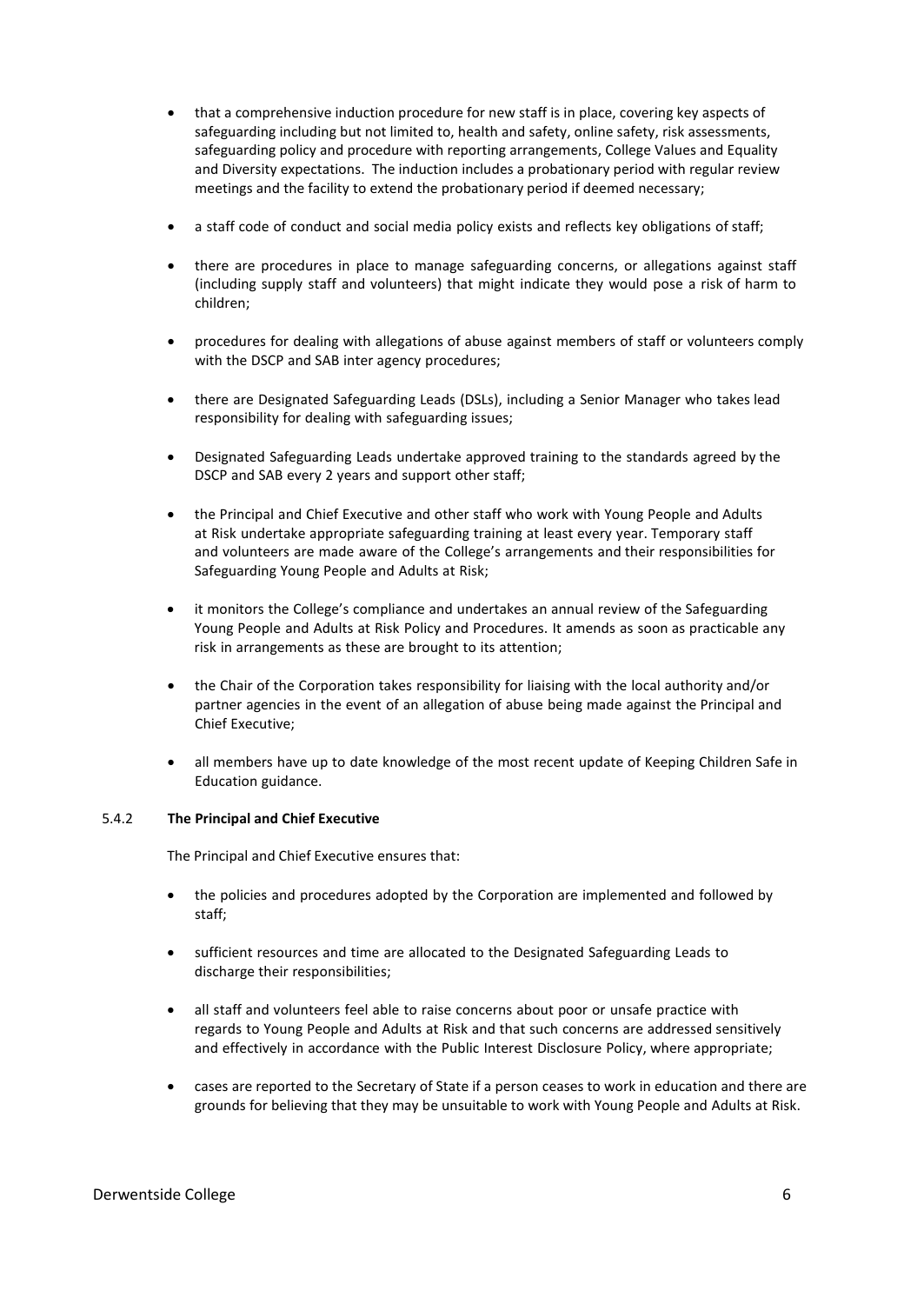# 5.4.3 **Key College Managers/Committees**

- 5.4.4 In addition to the Principal and Chief Executive, there are a number of College Managers/Committees which have key responsibilities under this Policy:
	- The Heads of Department are responsible for overseeing the operation of this policy and its associated procedure in the Departments;
	- Curriculum Leaders/Apprenticeship Managers/other supervisor staff are responsible for ensuring that course teams collaboratively address the requirements of this policy and its associated procedure. They ensure staff are aware of the policy and procedures and that they receive appropriate training and support to undertake their roles effectively;
	- The College's Health and Safety/Safeguarding Committee is a standing body which is accountable, amongst other activities for ensuring intelligence and information is shared to build a comprehensive picture of any Safeguarding issues/problems.

# 5.4.5 **Everyone at Derwentside College has the responsibility to:**

- embrace a whole College approach to promoting and safeguarding the welfare of young people and adults at risk;
- promote safeguarding best practice (including teaching and learning opportunities, as part of providing a broad and balanced curriculum, including covering relevant issues;
- ensure that all learners are in environments which are safe, conducive to learning and free from disruption or threat of harm;
- ensure this policy and its associated procedure are implemented across the College.

# 5.4.6 **Designated Safeguarding Lead**

- 5.4.7 The Corporation should ensure that the College designates an appropriate senior member of staff to take lead responsibility for young people and adults at risk. This person is currently the Head of Student Services and has both the status and authority within the College to carry out the duties of the post including committing resources and, where appropriate, supporting and directing other staff. When required, he/she has the responsibility for:
	- liaison with the local authority, other agencies and schools, including those with Key Stage 4 pupils attending College;
	- the referral of cases of suspected abuse or allegations of abuse to the relevant investigating agencies, contributing to assessment /case conferences as appropriate;
	- acting as a source of support and expertise within the College when deciding whether to make a referral and liaising with relevant agencies;
	- working closely with the Technology and Innovation Manager with lead responsibility for online safety;
	- liaising with the Vice Principal Curriculum & Quality to inform him/her of any issues and on- going investigations and ensure there is always cover for this role;
	- undertaking child protection and inter-agency training, including refresher training every two years, to ensure roles and responsibilities are carried out effectively;
	- ensuring staff who work with Young People and Adults at Risk have information on the Safeguarding Young People and Adults at Risk Policy and its associated Procedure and they participate in appropriate induction and training;
	- maintaining accurate, secure records of referrals or concerns;
	- working with the Corporation to ensure that the Safeguarding Young People and Adults at Risk Policy and its associated Procedure are updated and that arrangements are reviewed annually;
	- identifying appropriate methods to inform learners, parents and carers of the College's safeguarding and partnership arrangements;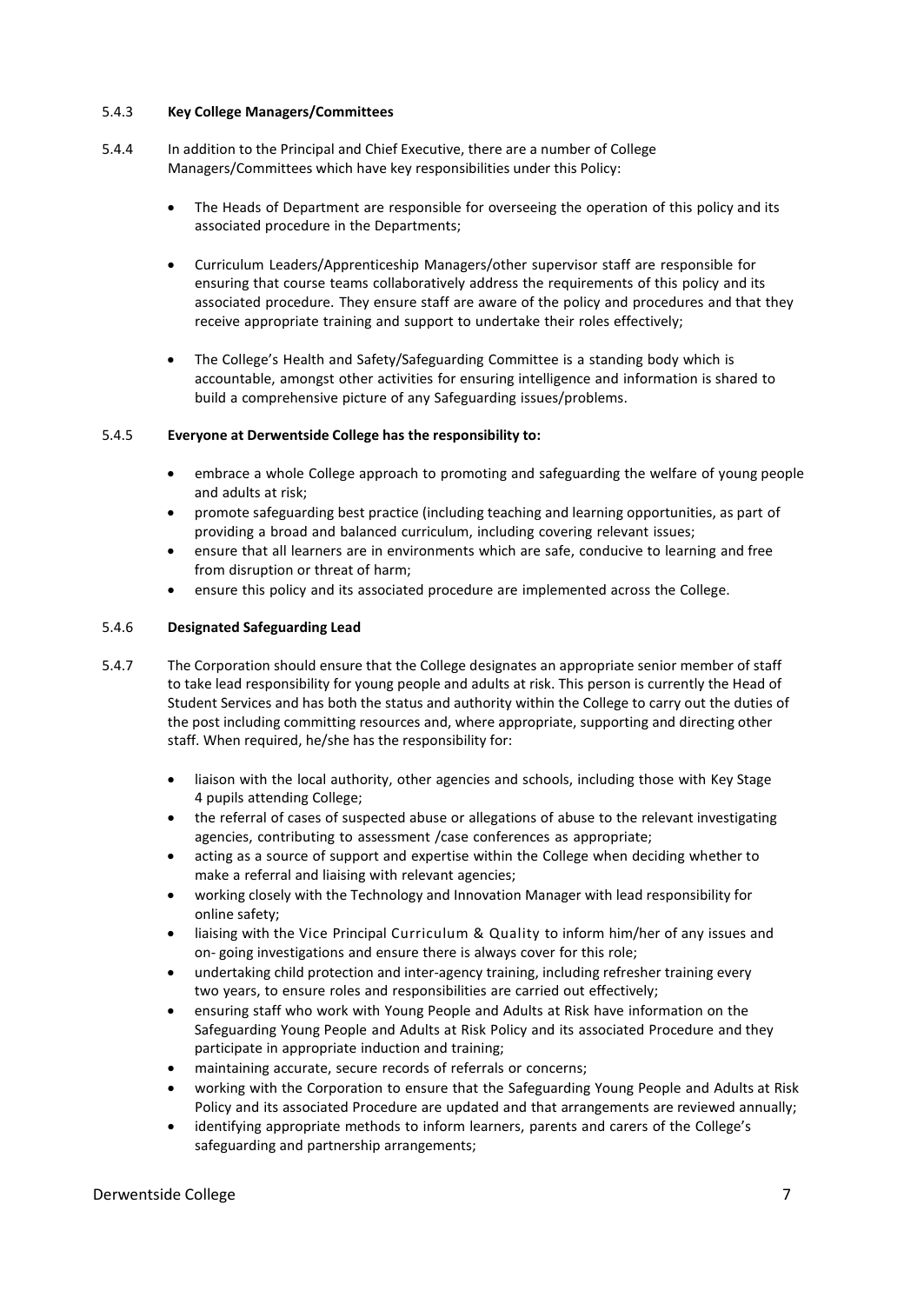- forwarding relevant information when Young People and Adults at Risk who are subject to a Child Protection Plan move to another educational establishment;
- informing the local authority of any known private fostering arrangement that occurs when a child under the age of 16 (under 18, if disabled) is provided with care and accommodation by a person who is not a parent, person with parental responsibility for them or a relative in their own home.
- 5.4.8 The Head of Student Services acts as the DSL and leads the wellbeing team who offer mental health support to learners in the College. The DSL supported by the Student Services Curriculum Leader and Wellbeing Team will take lead responsibility for promoting educational outcomes by knowing the welfare, safeguarding and child protection issues that children in need are experiencing, or have experienced, and identifying the impact that these issues might be having on children's attendance, engagement and achievement at the College.

# 5.5 **Standards by which the Success of this Policy can be Evaluated**

- 5.5.1 The College will monitor the effectiveness of this policy notably via:
	- Learner voice feedback received from surveys, focus groups, forums and during tutorials;
	- Formal reflection of, and reporting on, operating safeguarding procedures through the recording, monitoring, and analysis of Safeguarding Concern forms submitted relating to learner behaviour;
	- Self-Assessment and External Review;
	- Staff responses to training and employing appropriate strategies.

# 5.6 **Promoting and Safeguarding the Welfare of Young People processes**

- 5.6.1. Promoting and Safeguarding the Welfare of Young People and Adults at Risk includes:
	- ensuring the safe recruitment of staff (Safer Recruitment Policy);
	- raising awareness of issues and equipping Young People and Adults at Risk to keep themselves safe (opportunities through the curriculum, tutorial, preparing for work experience, through the relevant themes of Spiritual, Moral, Social and Cultural development and links with the Information, Advice, and Guidance (IAG) team);
	- taking all measures to ensure that learners are suitably protected from the risks associated with radicalisation and extremism.

# **6 The following legislation and regulations apply to this policy / procedure:**

- The Children Act 2004;
- The Education Act 2002;
- The Education (Health Standards) (England) Regulations 2003;
- The Further Education (Providers of Education) (England) (Regulations) 2006;
- The Care Act 2014.

# 6.1 The following government guidance is relevant to this policy:

- Working Together to Safeguard Children (2018);
- Keeping Children Safe in Education (September 2021);
- The Prevent Duty (2015)
- What to do if you are worried a child is being abused (2015).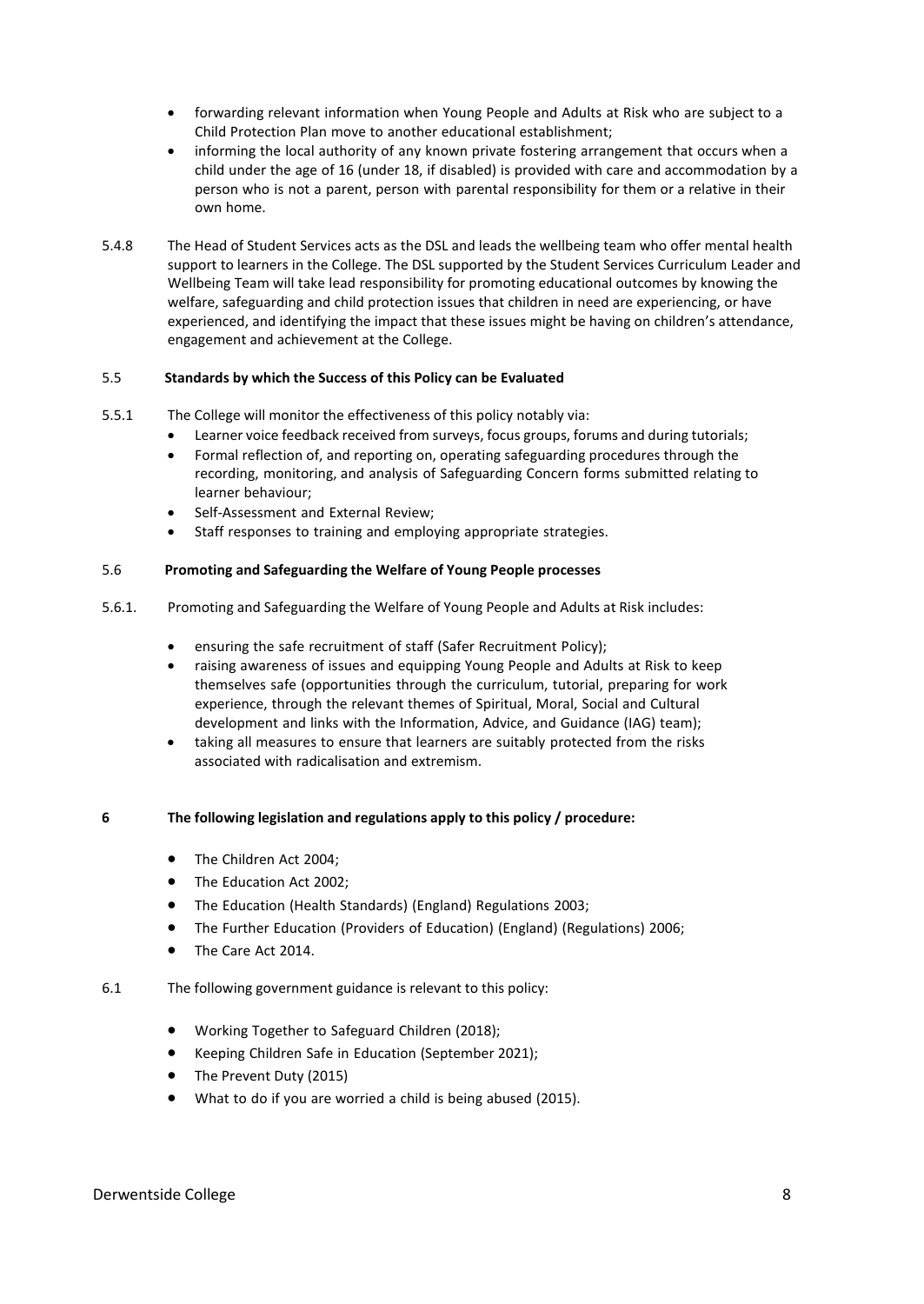# **7 Related Documents**

- 7.1 The following related documents are relevant to this policy / procedure:
	- Anti-Harassment and Anti Bullying Policy;
	- Health and Safety Policy;
	- Safe Use of IT Policy;
	- Staff Development Policy;
	- Safeguarding Young People and Adults at Risk Procedure;
	- Safe Recruitment of Staff Policy;
	- Learner Behaviour and Discipline Policy;
	- Staff Disciplinary Policy;
	- Prevent Policy.

### **8 Accountability**

- 8.1 The Vice Principal Curriculum and Quality is responsible for the implementation of this policy.
- 8.2 He or she is also responsible for ensuring that this document is regularly reviewed and updated and is the first contact point for managers seeking advice and guidance about the Safeguarding Children and Vulnerable Adults Policy and Procedure or making enquiries about its interpretation.
- 8.3 All managers are responsible for ensuring that they and their team members follow the requirements set out in this document.
- 8.4 All employees are responsible for adhering to the requirements set out in this document.

# **9 Equality & Diversity**

- 9.1 The College has paid due regard to equality considerations during the preparation and implementation of this Policy and Procedure.
- 9.2 These considerations included the potential for any differential negative effect on the grounds of age, disability, gender reassignment, pregnancy and maternity, race (including ethnic or national origins, colour or nationality), religion or belief (including lack of belief), sex,sexual orientation, marriage or civil partnership.
- 9.3 The College's judgement is that there is no such negative effect on those grounds and, consequently, no potential breach of the Equality Act 2010.
- 9.4 The operation of this Policy and Procedure will be monitored by the Head of Human Resources in order to establish that no unlawful discrimination is taking place and to identifyopportunities for the College to enhance equality of opportunity and fair treatment.

### **10 Review**

- 10.1 This document will be reviewed by September 2022.
- 10.2 The Vice Principal Curriculum and Quality will undertake this review, taking into account the outcomes of the monitoring process, legislative changes and developments in good practice.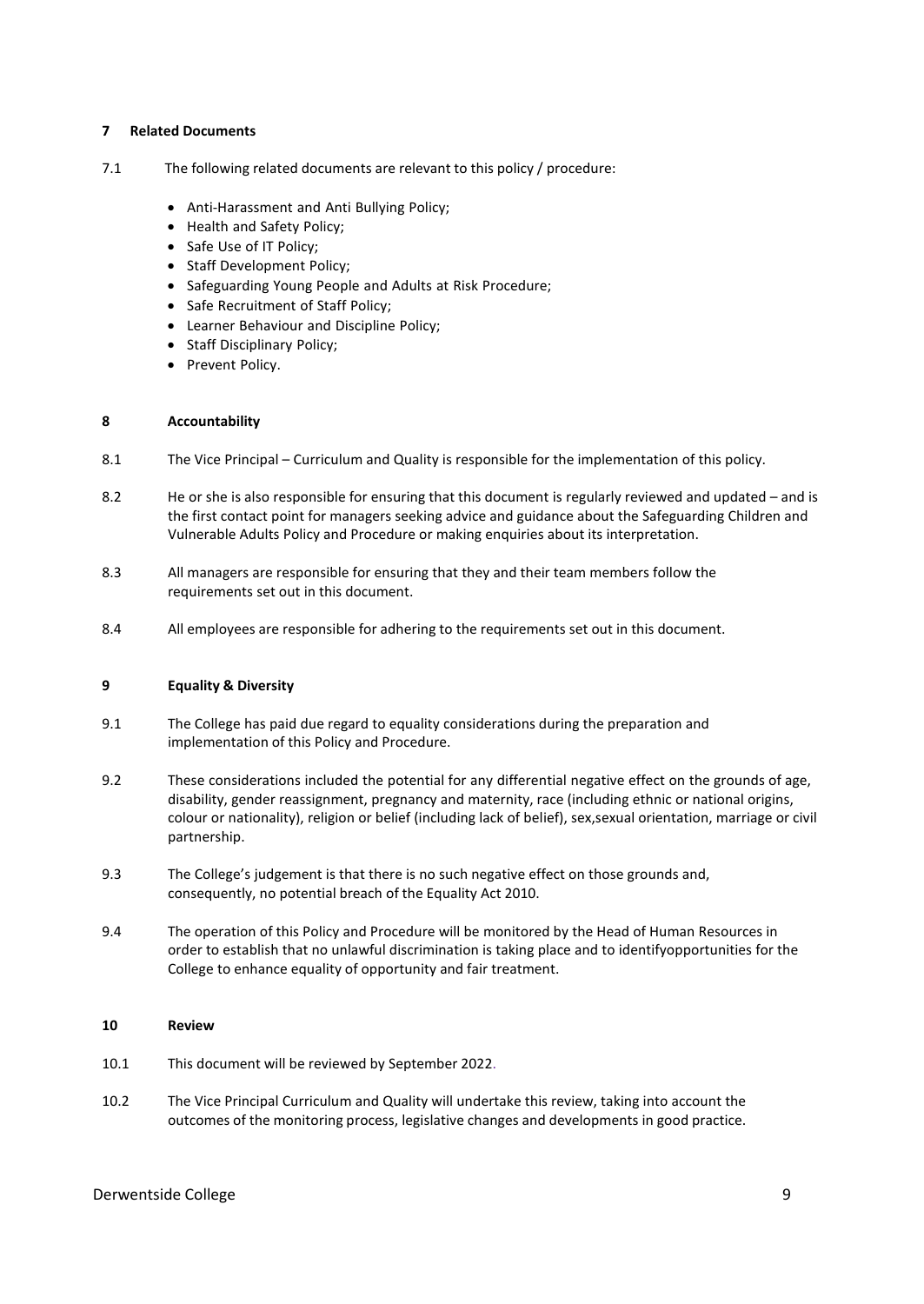- 10.3 As part of the review, the Vice Principal Curriculum and Quality will seek and consider the views of the College's employees and of the recognised trade unions.
- 10.4 The outcome of the review will be reported to the Executive Team.

# **11 Document Identification**

| <b>Category</b><br>[select ONE only]          | $\square$ Programmes/courses<br>$\Box$ Partnerships<br>$\Box$ Finance<br>$\Box$ Quality<br>□ Governance<br>⊠Health and safety<br>$\Box$ Facilities<br>$\Box$ IT and Innovation<br>$\square$ MIS<br>$\Box$ Admissions<br>$\Box$ Teaching and learning<br>□ Human Resources |
|-----------------------------------------------|---------------------------------------------------------------------------------------------------------------------------------------------------------------------------------------------------------------------------------------------------------------------------|
| <b>Audience</b><br>[select ALL that<br>apply] | ⊠Employees<br>⊠Learners<br>⊠Partners<br>⊠Suppliers                                                                                                                                                                                                                        |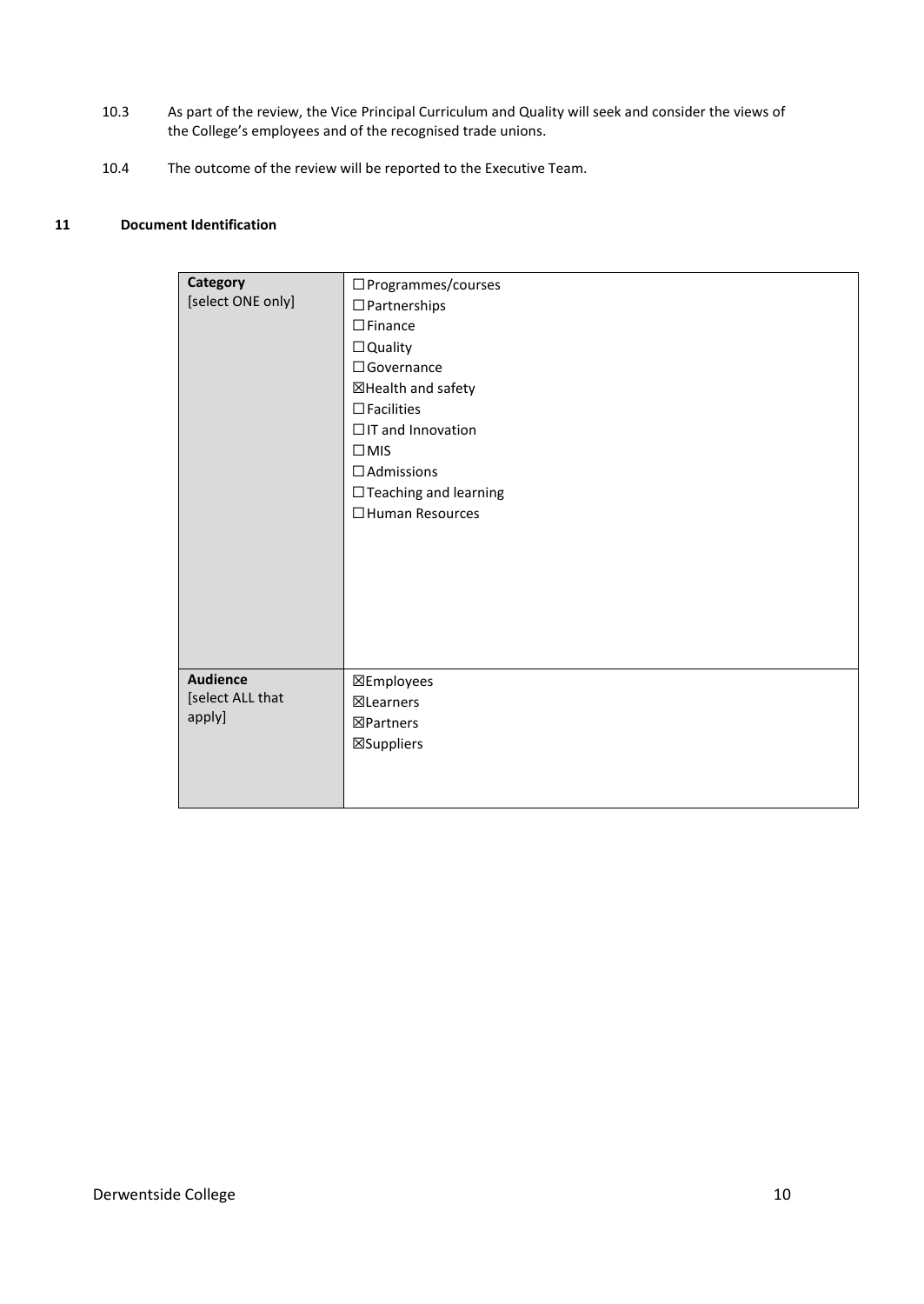# **Appendix 1**

# **Recognising Signs of Abuse, Information for staff**

# **(definitions as stated by Keeping Children Safe in Education September 2021 – Part 1) Young people and adults at risk in need of protection**

Some Young People are in need because they are suffering or likely to suffer 'significant harm'. Where local authorities believe a young person is suffering, or likely to suffer significant harm, they have a duty to make enquiries to decide whether they should take action to safeguard or promote the welfare of a young person.

# **Young People and Adults at Risk in Need**

Young people and adults at risk who are defined as being 'in need' under Section 17 of the Children Act 1989, are those whose vulnerability is such that they are unlikely to reach or maintain a satisfactory level of health or development, or their health and development will be significantly impaired, without the provision of service(s). A child with a disability is a child in need.

# **Young people and adults at risk learners missing from education**

All staff should be aware that young people and adults at risk of going missing, particularly repeatedly,can act as a vital warning sign of a range of safeguarding possibilities. This may include abuse and neglect, which may include sexual abuse or exploitation and can also be a sign of child criminal exploitation including involvement in county lines.

It may indicate mental health problems, risk of substance abuse, risk of travelling to conflict zones, risk of female genital mutilation or risk of forced marriage.

Early intervention is necessary to identify the existence of any underlying safeguarding risk and to help prevent the risks of a child going missing in future. Staff should be aware of their school's or College's unauthorised absence and young people and adults at risk missing from education procedures.

### **Young people or adults at risk with family members in prison**

It is not uncommon for young people and adult at risk learners to have a parent sent to prison each year. These families are at more risk of poor outcomes including poverty, stigma, isolation and poor mental health. NICCO provides information designed to support professionals working with offenders and their young people and adults at risk learners, to help mitigate negative consequences for those young people and adult at risk learners.

# **Child Criminal Exploitation (CCE)**

Although the term refers to CCE this incorporates young people and adult at risk learners and can be described where an individual or group takes advantage of an imbalance of power to coerce, control, manipulate or deceive a child into any criminal activity (a) in exchange for something the victim needs or wants, and/or (b) for the financial or other advantage of the perpetrator or facilitator and/or (c) through violence or the threat of violence.

Some of the following can be indicators of CCE:

- Young people and adult at risk learners who appear with unexplained gifts or new possessions;
- Young people and adult at risk learners who associate with other young people involved in exploitation;
- Young people and adult at risk learners who suffer from changes in emotional wellbeing;
- Young people and adult at risk learners who misuse drugs and alcohol;
- Young people and adult at risk learners who go missing for periods of time or regularly come home late;
- Young people and adult at risk learners who regularly miss school or education or do not take part in education.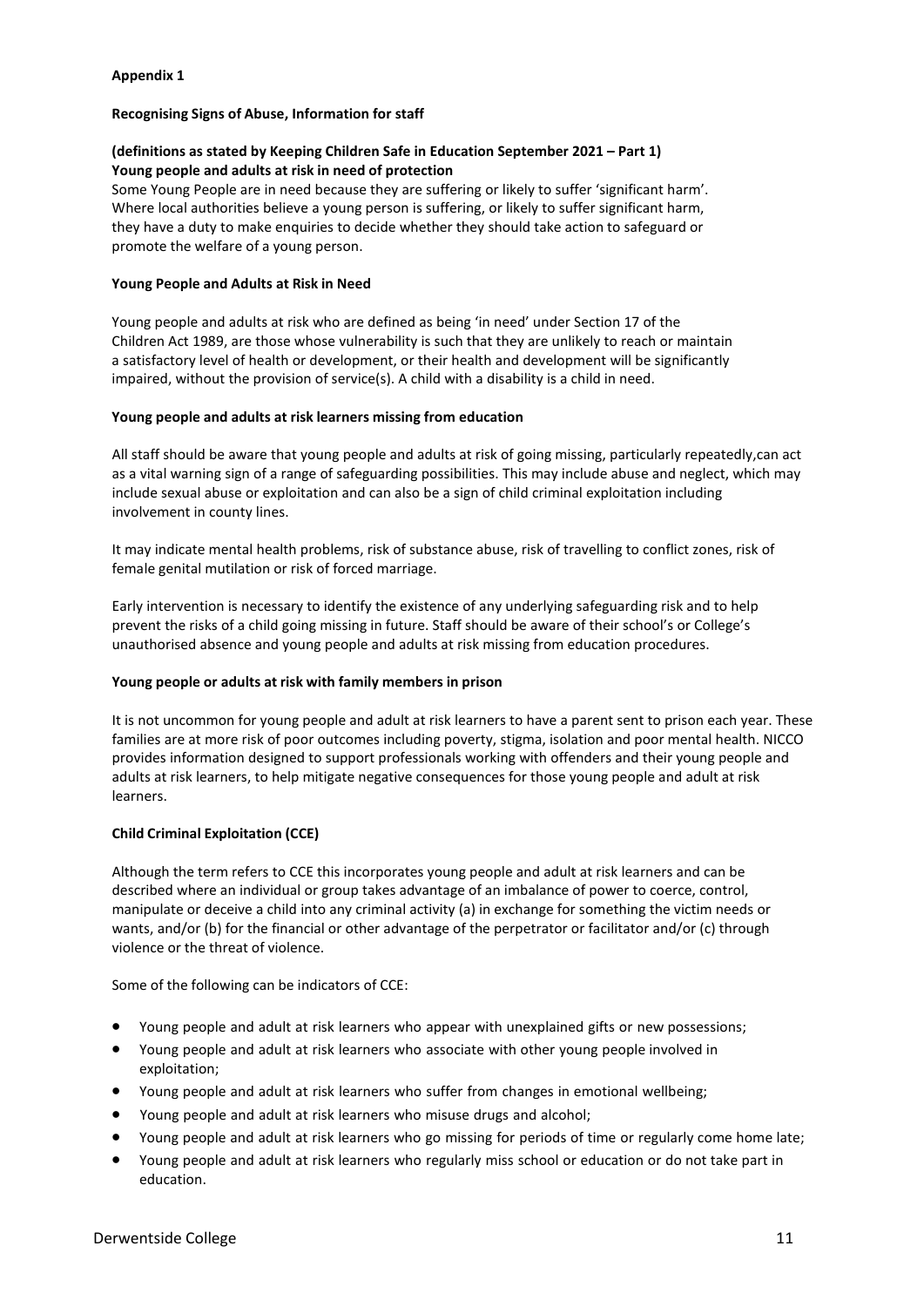# **Modern Day Slavery and Human Trafficking**

These crimes include holding a person in a position of slavery, servitude, forced or compulsory labour, or facilitating their travel with the intention of exploiting them soon after. Although humantrafficking often involves an international cross-border element, it is also possible to be a victim of modern day slavery within your own country. It is possible to be a victim even if consent has been given by the individual.

# **Child Sexual Exploitation (CSE)**

CSE occurs where an individual or group takes advantage of an imbalance of power to coerce, manipulate or deceive a young or adult at risk person into sexual activity in exchange for something the victim needs or wants, and/or for the financial advantage or increased status of the perpetrator or facilitator. The victim may have been sexually exploited even if the sexual activity appears consensual.

CSE does not always involve physical contact; it can also occur using technology. CSE can affect any child or young person under the age of 18 years, including 16 and 17 year olds who can legally consent to have sex. It can include both contact (penetrative and non-penetrative acts) and non-contact sexual activity and may occur without the child or young person's immediate knowledge (e.g. through others copying videos or images they have created and posted on social media).

The above CCE indicators can also be indicators of CSE, as can:

- Young people and adult at risk learners who have older partners; and
- Young people and adult at risk learners who suffer from sexually transmitted infections or become pregnant.

Technology can also play a part in sexual abuse, for example, through its use to record abuse and share it with other like-minded individuals or as a medium to access children and young people in order to groom them. A common factor in all cases is the lack of free economic or moral choice.

# **Sexting or Youth Produced Imagery**

Sexting or Youth Produced Imagery is sending and/or receiving sexually explicit messages or images primarily between mobile telephones.

Sexting or Youth Produced Imagery can include sexual dialogue (chat) or requests for pictures/images of a sexual nature and can be illegal. The question of legality depends on what the image is or what the chat involves and who it is sent between. However, it is a crime to possess, take, make, distribute or show anyone an indecent or abusive image of a child or young person under 18 years of age. Also, while the age of consent is 16, the relevant age in relation to indecent images is 18.

# **Online Safety**

The College has a separate online and remote learning policy which staff should be familiar with and ready to apply. This policy will be reviewed and updated annually to ensure it is responsive to the risks and harms related to it as these evolve and change rapidly.

# **County Lines**

County Lines is a term used to describe gangs and organised criminal networks involved in exporting illegal drugs (primarily crack cocaine and heroin) into one or more importing areas[within the UK], using dedicated mobile phone lines or other form of "deal line".

Exploitation is an integral part of the County Lines offending model with young people and adult at risk learners exploited to move [and store] drugs and money. Offenders will often use coercion, intimidation, violence (including sexual violence) and weapons to ensure compliance of victims.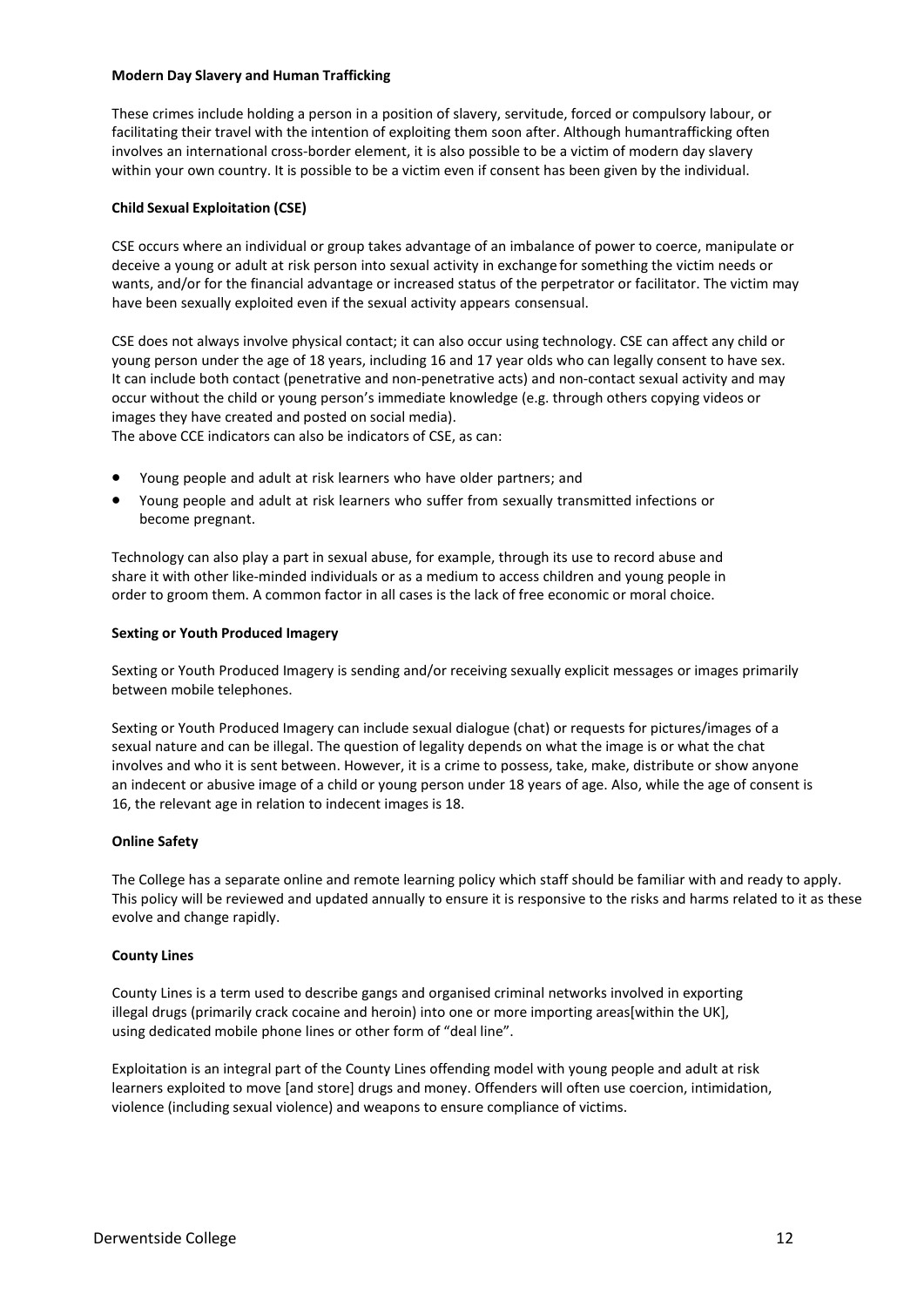Young people and adults at risk learners can be targeted and recruited into County Lines in several locations including schools, further and higher educational institutions, pupil referral units, special educational needs schools, children's homes and care homes. Young people and adult at risk learners are often recruited to move drugs and money between locations and are known to be exposed to techniques such as 'plugging', where drugs are concealed internally to avoid detection. Young people and adults at risk learners can easily become trapped by this type of exploitation as County Lines gangs create drug debts and can threaten serious violence and kidnap towards victims(and their families) if they attempt to leave the County Lines network.

One of the ways of identifying potential involvement in County Lines are missing episodes (both from home and school), when the victim may have been trafficked for the purpose of transporting drugs and a referral to the National Referral Mechanism should be considered.

# **Types of Abuse and how to recognise them**

# **Physical Abuse**

Physical abuse is the physical ill treatment of a person which may or may not cause physical injury. It may involve hitting, shaking, throwing, poisoning, burning or scalding, drowning, suffocating, or otherwise causing physical harm to a person. Physical harm may also be caused when a parent or carer fabricates the symptoms of, or deliberately induces, illness in a child. It can also occur when a person is not provided with adequate care and support, causing him/her unjustifiable physical discomfort. This can include inappropriate use of restraint or sanctions, withholding of food, drink or necessary aids to mobility or independence.

# **Possible Behaviour:**

- explanation inconsistent with injury; refusal to discuss injuries;
- fear of going home or parents being contacted;
- arms and legs kept covered in hot weather or fear of undressing; aggressive bullying behaviour;
- frozen watchfulness/cowering/flinching at sudden movements; withdrawal from physical contact;
- fear of medical help;
- admission of excessive punishment; running away;
- self-destructive tendencies.

# **Sexual Abuse**

Sexual abuse includes acts which involve physical contact; it may also include those acts which do not. Non-contact sexual abuse may include voyeurism, (coerced into being photographed or videotaped), being subjected to indecent exposure, serious sexual harassment and innuendo. It could also include showing sexual material to a person who does not consent to, or have the capacity to consent to, watching such material.

Sexual abuse involves forcing or enticing a person to take part in sexual activities, not necessarily involving a high level of violence, whether or not the person is aware of what is happening. The activities may involve physical contact, including assault by penetration (for example, rape or oral sex) or nonpenetrative acts such as masturbation, kissing, rubbing and touching outside of clothing. They may also include encouraging children to behave in sexually inappropriate ways, or grooming a child in preparation for abuse (including via the internet). Sexual abuse is not solely perpetrated by adult males. Women can also commit acts of sexual abuse, as can other children.

Sexual abuse can include an isolated incident of assault, or sexual acts within an on - going relationship where the person is unable to give consent, either because of impaired capacity or because the power imbalance in the relationship is too great for the consent to be considered important by the perpetrator.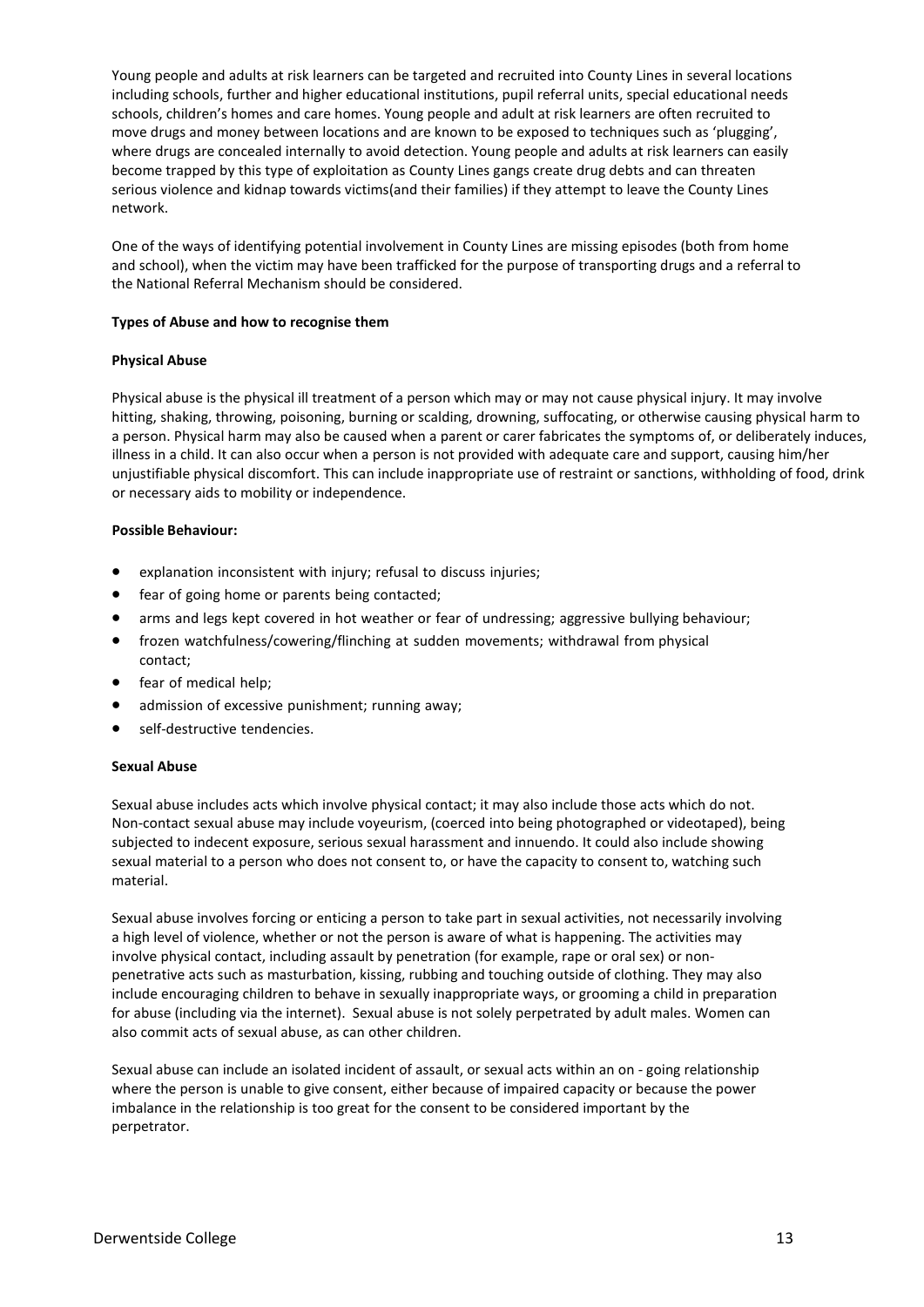# **Possible Behaviour:**

- overly compliant behaviour:
- behaves in a sexually inappropriate way in relation to their age; withdrawn and unhappy, insecure and 'clingy';
- plays out sexual acts in too knowledgeable a way for their age; regresses to a behavioural pattern of much younger children; say of themselves that they are bad or wicked;
- arriving early at school/college and leaving late with few, if any, absences;
- excessive masturbation exposing themselves; drawings of a sexually explicit nature;
- attempts to sexually abuse another child; recurring nightmares and/or fear of the dark;
- had a 'friend who has a problem' and then tells about the abuse of 'a friend'

# **Emotional Abuse**

This is the persistent emotional maltreatment of a person such as to cause severe and persistent adverse effects on their emotional development. It may involve conveying that they are worthless or unloved, inadequate, or valued only insofar as they meet the needs of another person. It may include not giving the person opportunities to express their views, deliberately silencing them or deriding what they say or how they communicate.

It may feature age or developmentally inappropriate expectations being imposed on children. These may include interactions that are beyond a child's developmental capability, as well as overprotection and limitation of exploration and learning, or preventing the child participating in normal social interaction. It may involve seeing or hearing the ill-treatment of another. It may involve serious bullying (including cyber bullying), causing children frequently to feel frightened or in danger, or the exploitation or corruption of children. Some level of emotional abuse is involved in all types of maltreatment of a child, though it may occur alone.

It may include a calm but destructive attitude towards an adult, intimidation, threats of harm or abandonment, indifference, isolation or withdrawal from services/support, humiliation, blaming, controlling, coercion, harassment, verbal abuse, emotional blackmail, the denial of basic human rights, denial of sexuality and the treatment of adults as children.

# **Possible Behaviour:**

- overreaction to mistakes;
- obsessive behaviour (e.g. rocking, twisting hair, sucking thumb); withdrawal from relationships with other children;
- fear of parents being contacted; extremes of passivity or aggression; attention seeking;
- chronic running away;
- compulsive stealing, scavenging for food or clothes; impaired capacity to enjoy life.

# **Neglect**

Neglect is the persistent failure to meet a person's basic physical and/or psychological needs and a necessary level of care and support, likely to result in the serious impairment of the person's health and/or development. Neglect can be deliberate or unintentional. Neglect can be:

- medical or physical care needs being ignored to such an extent that a person's health and well-being is impaired;
- administering too much, too little, or the wrong type of medication;
- a failure to allow the person access to appropriate health, social care or education services;
- withholding of the necessities of life, e.g. adequate nutrition, heating or clothing;
- a failure to intervene in situations assessed to be dangerous to the person or others around them, especially when the person lacks capacity to assess risk.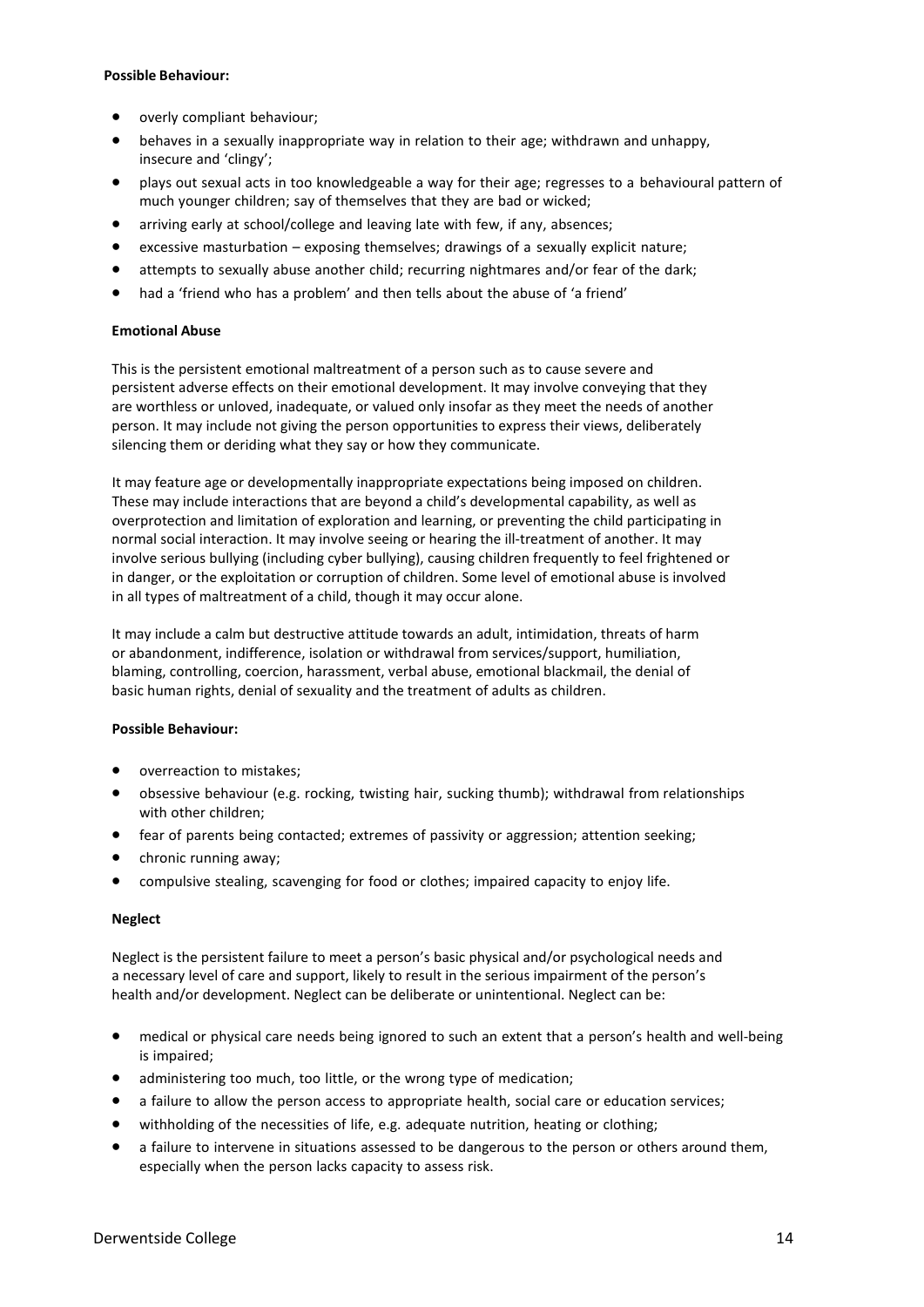### **Possible Behaviour:**

- chronic running away; compulsive stealing; scavenging of food and clothes; low self-esteem;
- neurotic behaviour (e.g. rocking, thumb sucking, hair twisting); inability to make social relationships;
- tendency to destroy things.

# **Sexual Harassment**

When referring to sexual harassment we mean 'unwanted conduct of a sexual nature' that can occur online and offline. Whilst not intended to be an exhaustive list, sexual harassment can include:

- sexual comments, such as: telling sexual stories, making lewd comments, making sexual remarks about clothes and appearance and calling someone sexualised names;
- sexual "jokes" or taunting;
- physical behaviour, such as: deliberately brushing against someone, interfering with someone's clothes (schools and colleges should be considering when any of this crosses a line into sexual violence - it is important to talk to and consider the experience of the victim) and displaying pictures, photos or drawings of a sexual nature; and
- online sexual harassment, which might include: non-consensual sharing of sexual images and videos and sharing sexual images and videos (both often referred to as sexting); inappropriate sexual comments on social media; exploitation; coercion and threats. Online sexual harassment may be standalone, or part of a wider pattern of sexual harassment and/or sexual violence.

It is important to consider sexual harassment in broad terms. Sexual harassment (as setout above) creates an atmosphere that, if not challenged, can normalise inappropriate behaviours and provide an environment that may lead to sexual violence.

# **Sexual violence and sexual harassment between young people and adult at risk learners in schools and colleges**

Sexual violence and sexual harassment can occur between two young people and adult at risk learners of any age and sex. It can also occur through a group sexually assaulting or sexually harassing a single person or group. Sexual violence and sexual harassment exist on a continuum and may overlap, they can occur online and offline (both physical and verbal) and are never acceptable.

It is important that all victims are taken seriously and offered appropriate support. Staff should be aware that some groups are potentially more at risk. Evidence shows young female learners', adult at risk learners and learners with SEND and LGBT are at greater risk. Staff should be aware of the importance of:

- making clear that sexual violence and sexual harassment is not acceptable, will never be tolerated and is not an inevitable part of growing up.
- not tolerating or dismissing sexual violence or sexual harassment as "banter", "part of growing up", "just having a laugh" or "boys being boys".
- challenging behaviours (potentially criminal in nature), such as grabbing bottoms, breasts and genitalia, flicking bras and lifting skirts (upskirting).
- Dismissing or tolerating such behaviours which risks normalising them.

# **Consent**

Consent is about having the freedom and capacity to choose. Consent to sexual activity may be given to one sort of sexual activity but not to another, e.g. to vaginal but not anal sex or penetration with conditions, such as wearing a condom. Consent can be withdrawn at any time during sexual activity and each time activity occurs. Someone consents to vaginal, anal or oral penetration only if they agree by choice to that penetration and has the freedom and capacity to make that choice.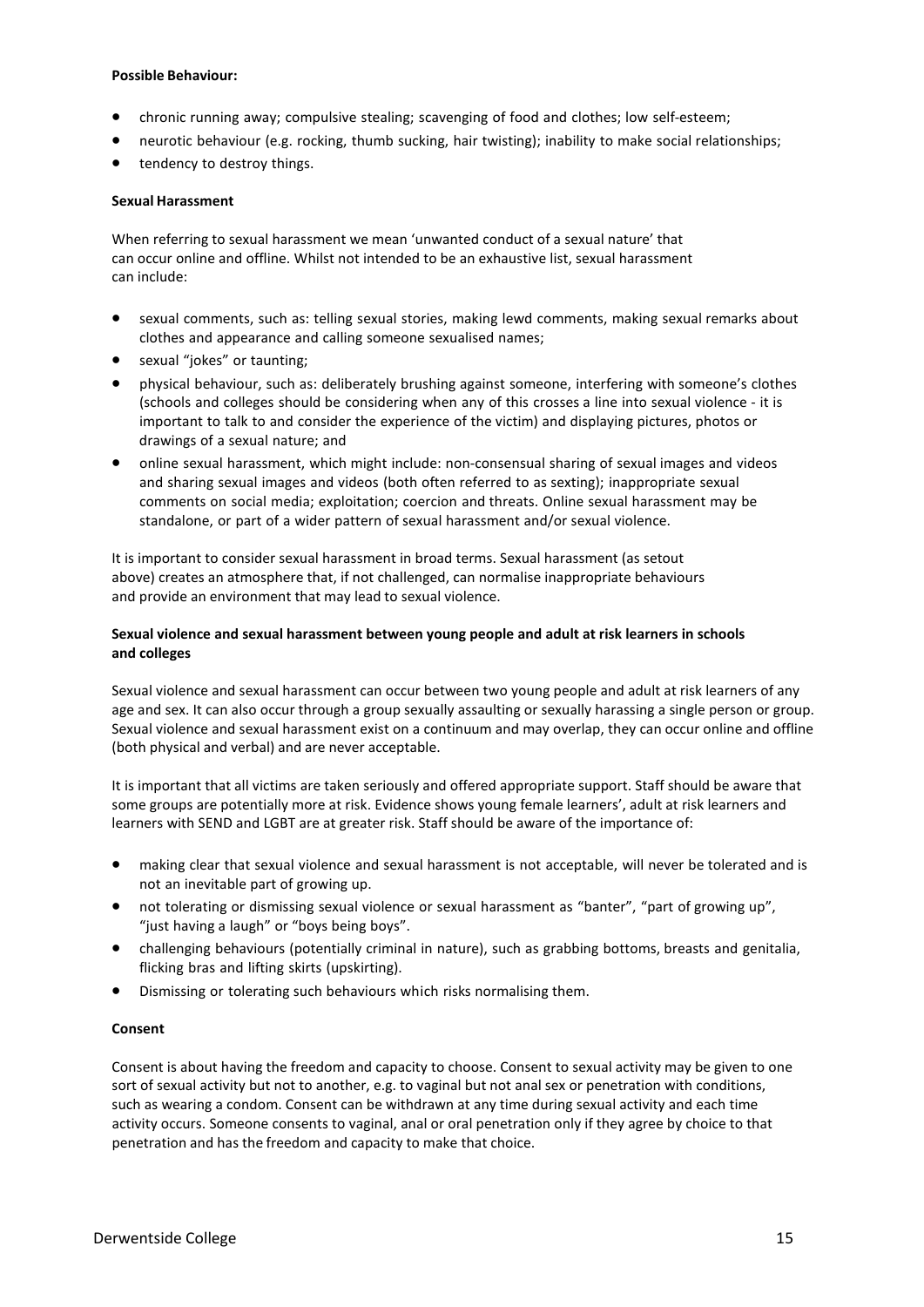# **Financial and Material Abuse**

Financial and material abuse involves an individual's funds, resources or possessions being taken or inappropriately used by a third party. With adults at risk, this may include theft, fraud, or extortion through threat, exploitation, misuse or misappropriation of property or possessions by someone trusted to handle the adult's finances, preventing the adult's access to their funds. Risks of financial abuse may increase if the adult lacks capacity or numeracy skills, lives alone and is regarded as "vulnerable" within the local community and where there is a dependence on other people with the management of finances.

# **Domestic Abuse**

Legislation in England states that "seeing or hearing the ill-treatment of another person" is a form of harm (Section 120. Adoption and Children Act 2002)

In England, "controlling or coercive behaviour in an intimate or family relationship" is an offence (Section 76. Serious Crime Act 2015).

In England, the Domestic Abuse Act 2021 recognises children as victims of domestic abuse if they "see, hear or otherwise experience the effects of abuse". The Act places a duty on local authorities to support all victims of domestic abuse in safe accommodation such as refuges.

The cross-government definition of domestic violence and abuse as any incident or pattern of incidents of controlling, coercive, threatening behaviour, violence or abuse between those aged 16 or over who are, or have been, intimate partners or family members regardless of gender or sexuality.

The abuse can encompass but is not limited to:

- psychological;
- physical;
- sexual;
- financial;
- emotional.

All young people and adult at risk learners can witness and be adversely affected by domestic abuse in the context of their home life where domestic abuse occurs between family members.

### **Mental Health**

Mental health problems can, in some cases, be an indicator that a child has suffered or is at risk of suffering abuse, neglect or exploitation. Staff should note that only appropriately trained professionals should attempt to make a diagnosis of a mental health problem. Staff however, are well placed to observe children day-today and identify those whose behaviour suggests that they may be experiencing a mental health problem or be at risk of developing one. If staff have a mental health concern about a child that is also a safeguarding concern, immediate action should be taken, following the reporting of a safeguarding concern procedure and speaking to the designated safeguarding lead or a deputy.

### **Upskirting**

The Voyeurism (Offences) Act, which is commonly known as the Upskirting Act, came into force on 12 April 2019. 'Upskirting' is where someone takes a picture under a persons clothing (not necessarily a skirt) without their permission and or knowledge, with the intention of viewing their genitals or buttocks (with or without underwear) to obtain sexual gratification, or cause the victim humiliation, distress or alarm. It is a criminal offence. Anyone of any gender can be a victim.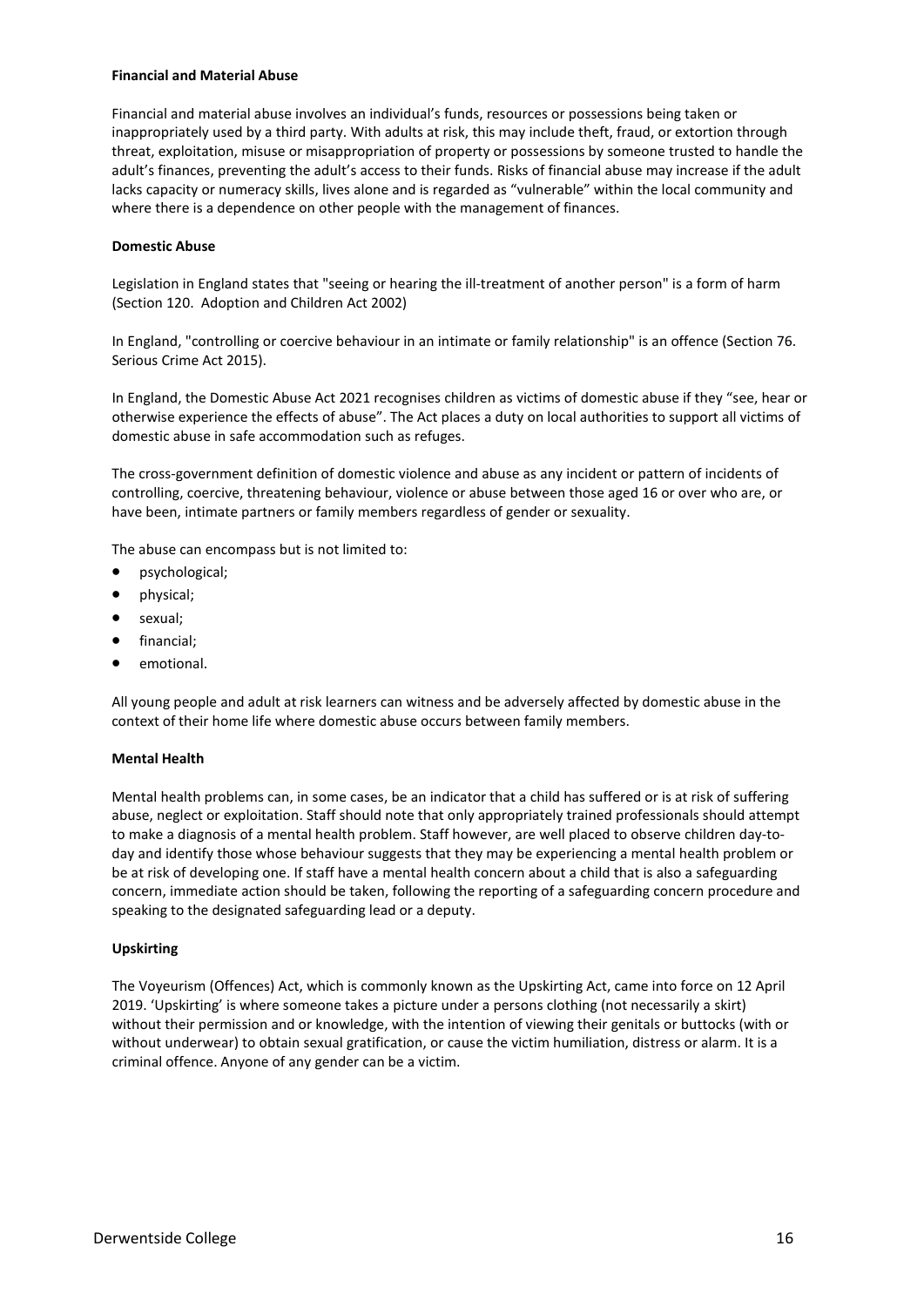### **Homelessness**

Being homeless or being at risk of becoming homeless presents a real risk to a child's welfare. The designated safeguarding lead (and any deputies) should be aware of contact details and referral routes into the Local Housing Authority so they can raise/progress concerns at the earliest opportunity. Indicators that a family may be at risk of homelessness include household debt, rent arrears, domestic abuse and anti-social behaviour, as well as the family being asked to leave a property. Whilst referrals and/or discussion with the Local Housing Authority should be progressed as appropriate, and in accordance with local procedures, this does not, and should not, replace a referral into care where there is harm or at risk of harm.

# **Honour-based Abuse** (including Female Genital Mutilation (FGM) and Forced Marriage (FM)

Honour-based abuse (HBA) encompasses incidents or crimes which have been committed to protect or defend the honour of the family and/or the community, including female genital mutilation (FGM), forced marriage, and practices such as breast ironing. Abuse committed in the context of preserving "honour" often involves a wider network of family or community pressure and can include multiple perpetrators. It is important to be aware of this dynamic and additional risk factors when deciding what form of safeguarding action to take. All forms of HBA are abuse (regardless of the motivation) and should be handled and escalated as such.

Professionals in all agencies, and individuals and groups in relevant communities, need to be alert to the possibility of a child being at risk of HBA, or already having suffered HBA.

### **FGM**

Comprises all procedures involving partial or total removal of the external female genitalia or other injury to the female genital organs. It is illegal in the UK and a form of child abuse with long-lasting harmful consequences. **FGM mandatory reporting duty for teachers Section 5B of the Female Genital Mutilation Act 2003 (as inserted by section 74 of the Serious Crime Act 2015) places a statutory duty upon teachers along with regulated health and social care professionals in England and Wales, to report to the police where they discover (either through disclosure by the victim or visual evidence) that FGM appears to have been carried out on a girl under 18.**

### **Forced Marriage**

Forcing a person into a marriage is a crime in England and Wales. A forced marriage is one entered without the full and free consent of one or both parties and where violence, threats or any other form of coercion is used to cause a person to enter a marriage. Threats can be physical or emotional and psychological. A lack of full and free consent can be where a person does not consent or where they cannot consent (if they have learning disabilities, for example). Nevertheless, some perpetrators use perceived cultural practices to coerce a person into marriage. Schools and colleges can play an important role in safeguarding young people and adult at risk learners from forced marriage.

### **Preventing Radicalisation**

Young and adult at risk people are more likely to be exposed to extremist ideology and radicalisation. Similar to protecting from other forms of harms and abuse, protecting young and adults at risk people from this risk should be a part of a colleges' safeguarding approach.

**Extremism** - is the vocal or active opposition to our fundamental values, including democracy, the rule of law, individual liberty and the mutual respect and tolerance of different faiths and beliefs.

**Radicalisation** - refers to the process by which a person comes to support terrorism and extremist ideologies associated with terrorist groups.

**Terrorism** - is an action that endangers or causes serious violence to a person/people; causes serious damage to property; or seriously interferes or disrupts an electronic system.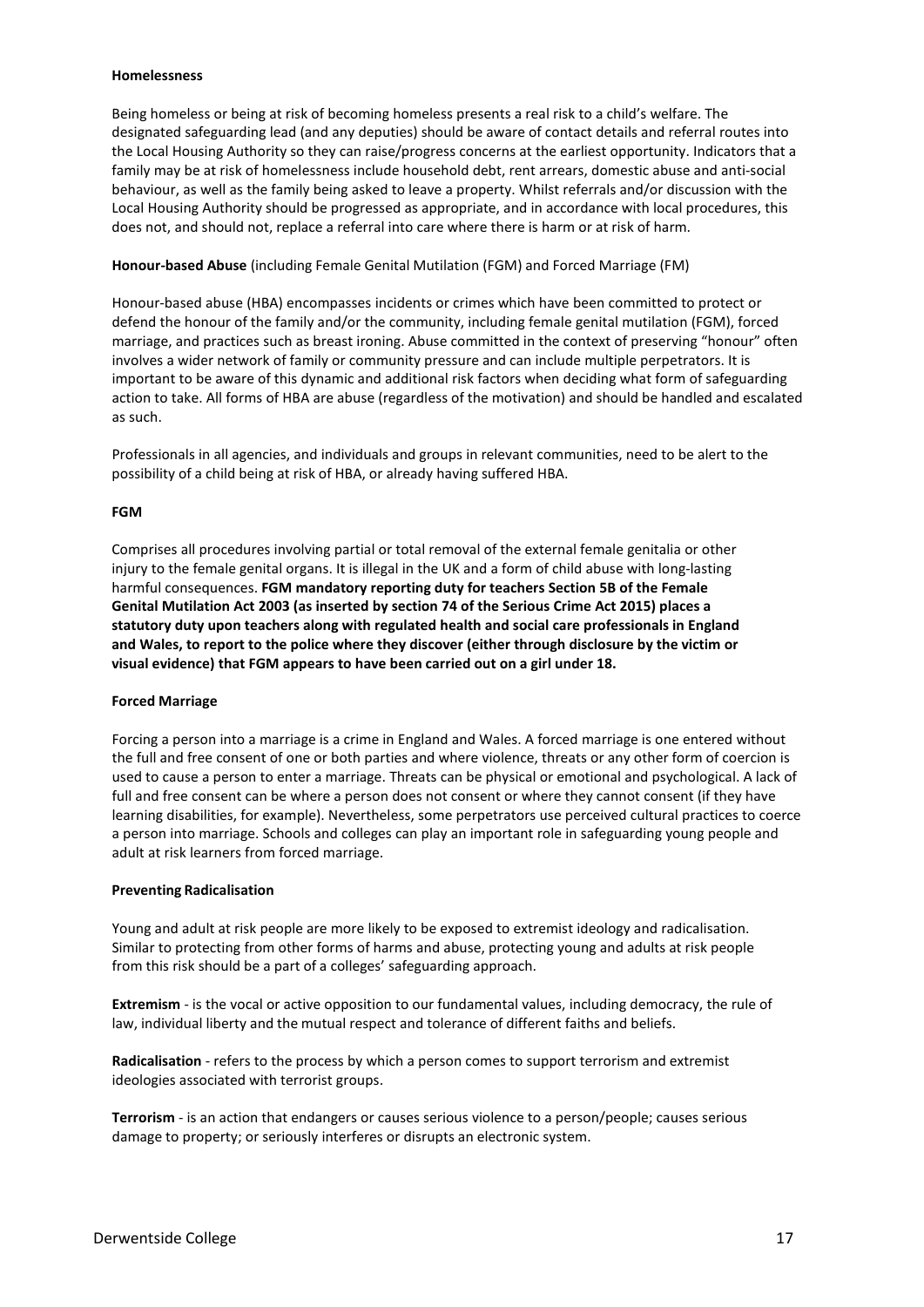The use or threat must be designed to influence the government or to intimidate the public and is made for the purpose of advancing a political, religious or ideological cause. There is no single way of identifying whether a child is likely to be susceptible to an extremist ideology. Background factors combined with specific influences such as family and friends may contribute to a child's vulnerability. Similarly, radicalisation can occur through many different methods (such as social media or the internet) and settings (such as within the home).

### **Peer on Peer Abuse**

Young people can and do abuse others. This is generally referred to as peer on peer abuse and can take many forms. This can include (but is not limited to): abuse within intimate partner relationships; bullying (including cyberbullying); sexual violence and sexual harassment; physical abuse such as hitting, kicking, shaking, biting, hair pulling, or otherwise causing physical harm; sexting and initiation/hazing type violence and rituals.

All learners will receive a full induction which will make it clear that abuse of others will not be tolerated and includes information on recognising abuse and the various options for reporting it and seeking support. This will be supported and expanded upon by the ongoing tutorial programme that will explore in more depth various themes such, as consent, coercion, abuse, and bullying.

# **Peer on Peer Sexual Abuse**

The College will endeavour to ensure that there are no obstacles preventing learners raising a concern. All staff should be prepared to listen to and support learners and take their concerns seriously. A learner must never be made to feel that they are creating a problem by reporting abuse, sexual violence or sexual harassment. Nor should a victim ever be made to feel ashamed for making a report.

Staff need to recognise that although not always, it is likely that females will be victims and males perpetrators, but all peer on peer abuse is unacceptable and will be taken seriously.

Staff at Derwentside College should at all times avoid complacency by adopting 'it could not happen here attitude'. It is essential that all staff understand the importance of challenging inappropriate behaviours between peers. Downplaying certain behaviours, for example dismissing sexual harassment as "just banter", "just having a laugh", "part of growing up" or "boys being boys" can lead to a culture of unacceptable behaviours, an unsafe environment for children and in worst case scenarios a culture that normalises abuse leading to children accepting it as normal and not coming forward to report it.

# **Peer on Peer Abuse is most likely to include, but may not be limited to:**

- bullying (including cyberbullying, prejudice-based and discriminatory bullying);
- abuse in intimate personal relationships between peers;
- physical abuse such as hitting, kicking, shaking, biting, hair pulling, or otherwise causing physical harm (this may include an online element which facilitates, threatens and/or encourages physical abuse);
- sexual violence, such as rape, assault by penetration and sexual assault; (this may include an online element which facilitates, threatens and/or encourages sexual violence);
- sexual harassment, such as sexual comments, remarks, jokes and online sexual harassment, which may be standalone or part of a broader pattern of abuse;
- causing someone to engage in sexual activity without consent, such as forcing someone to strip, touch themselves sexually, or to engage in sexual activity with a third party;
- consensual and non-consensual sharing of nude and semi-nude images and/or videos (also known as sexting or youth produced sexual imagery);
- upskirting, which typically involves taking a picture under a person's clothing without their permission, with the intention of viewing their genitals or buttocks to obtain sexual gratification, or cause the victim humiliation, distress or alarm; and
- initiation/hazing type violence and rituals (this could include activities involving harassment, abuse or humiliation used as a way of initiating a person into a group and may also include an online element).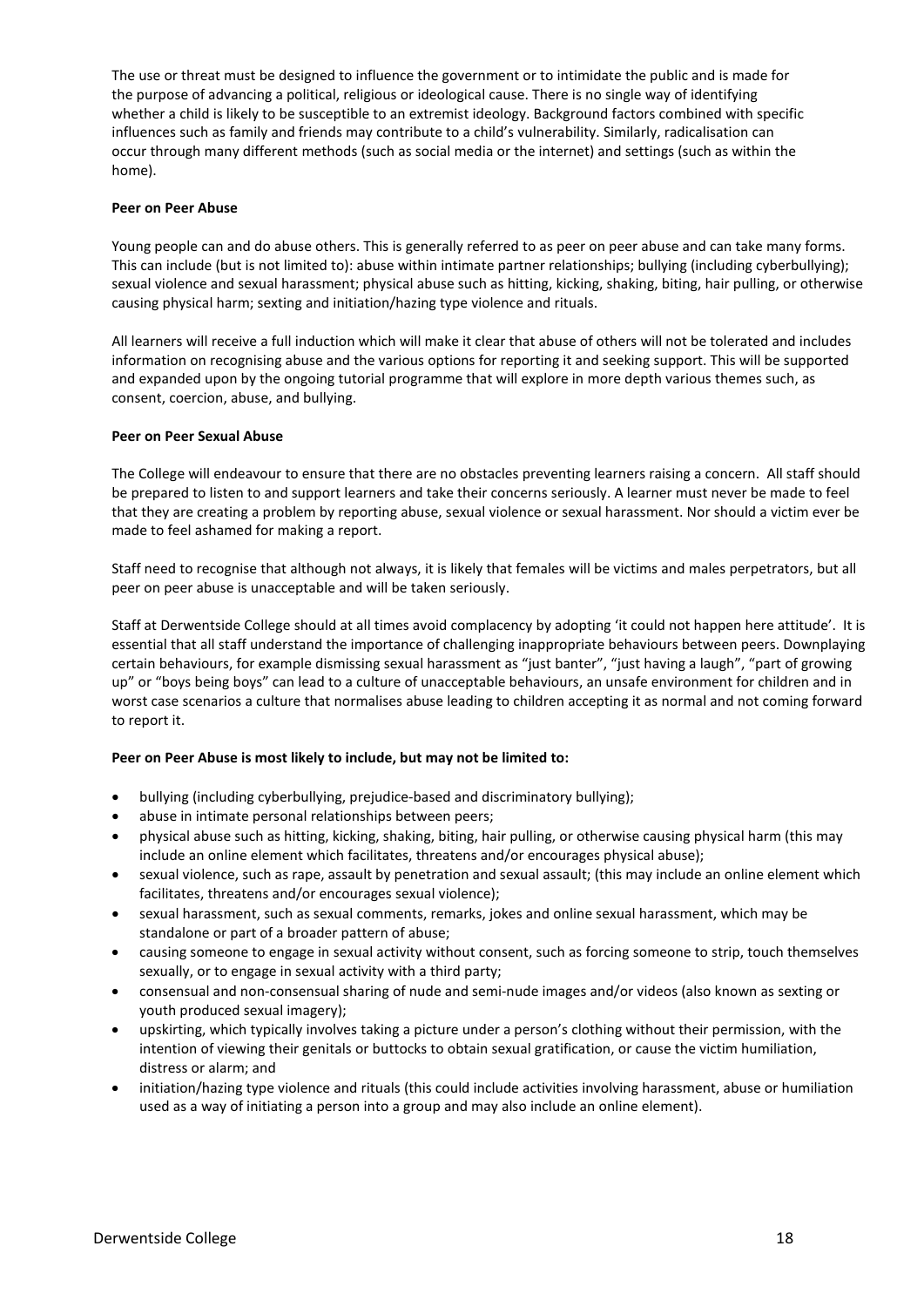For most young people there is a separation between 'real life' and the 'online world'. All staff should be aware that technology is a significant component in many safeguarding and wellbeing issues. Children are at risk of abuse online as well as face to face. In many cases abuse will take place concurrently via online channels and in daily life.

Children can also abuse their peers online, this can take the form of abusive, harassing, and misogynistic messages, the non-consensual sharing of indecent images, especially around chat groups, and the sharing of abusive images and pornography, to those who do not want to receive such content.' All concerns/suspicion of any such abuse online should be reported in the same manner as face to face would be.

# **Expected Staff Action**

Staff should consider the seriousness of the case and make a decision whether to inform the Designated Safeguarding Lead immediately before taking any further actions.

# **Recognising Peer Abuse**

An assessment of an incident between peers should be completed and consider:

- Chronological and developmental ages of everyone involved
- Difference in their power or authority in relation to age, race, gender, physical, emotional or intellectual vulnerability
- All alleged physical and verbal aspects of the behaviour and incident
- Whether the behaviour involved inappropriate sexual motivation
- What was the degree of physical aggression, intimidation, threatening behaviour or bribery
- The effect on the victim
- Any attempts to ensure the behaviour and incident is kept a secret
- The learners motivation or reason for the behaviour, if they admit that it occurred
- Whether this was a one-off incident, or longer in duration.

It is important to deal with a situation of peer abuse immediately and sensitively. It is necessary to gather the information as soon as possible to get the full facts. It is equally important to deal with it sensitively. Avoid language that may create a 'blame' culture and leave a young person labelled.

Staff will talk to the learner in a calm and consistent manner. Staff will not be prejudiced, judgmental or dismissive in dealing with such sensitive matters.

# **Taking Action**

- Complaints will always be taken seriously
- A statement of facts will be gained from the learner(s)
- Assessment of the needs of the victim and alleged perpetrator
- Referral to Police or Social Care will be considered
- Staff will contribute to multi-agency assessments
- A risk management meeting will take place
- Records will be kept of all incidents and all action taken

# **Recording sexualised behaviour**

- Be clear, explicit and non-avoidant, avoiding vague statements or euphemisms
- Record as soon as possible, as you can quickly forget or confuse detail
- Follow the prompts on the disclosure reporting form
- Use proper names for body parts but record exactly any language or vocabulary used by the learner. Use the learner's exact words in quotation marks
- Note where and when the incident happened and whether anyone else was involved or around

# **Gather the Facts**

All young people involved will be spoken to separately, to gain a statement of facts from them. It is important that consistent language and open questions are used for each account. The young people should be asked to explain what happened using open questions, 'where, when, why, who'. Do not interrogate or ask leading questions.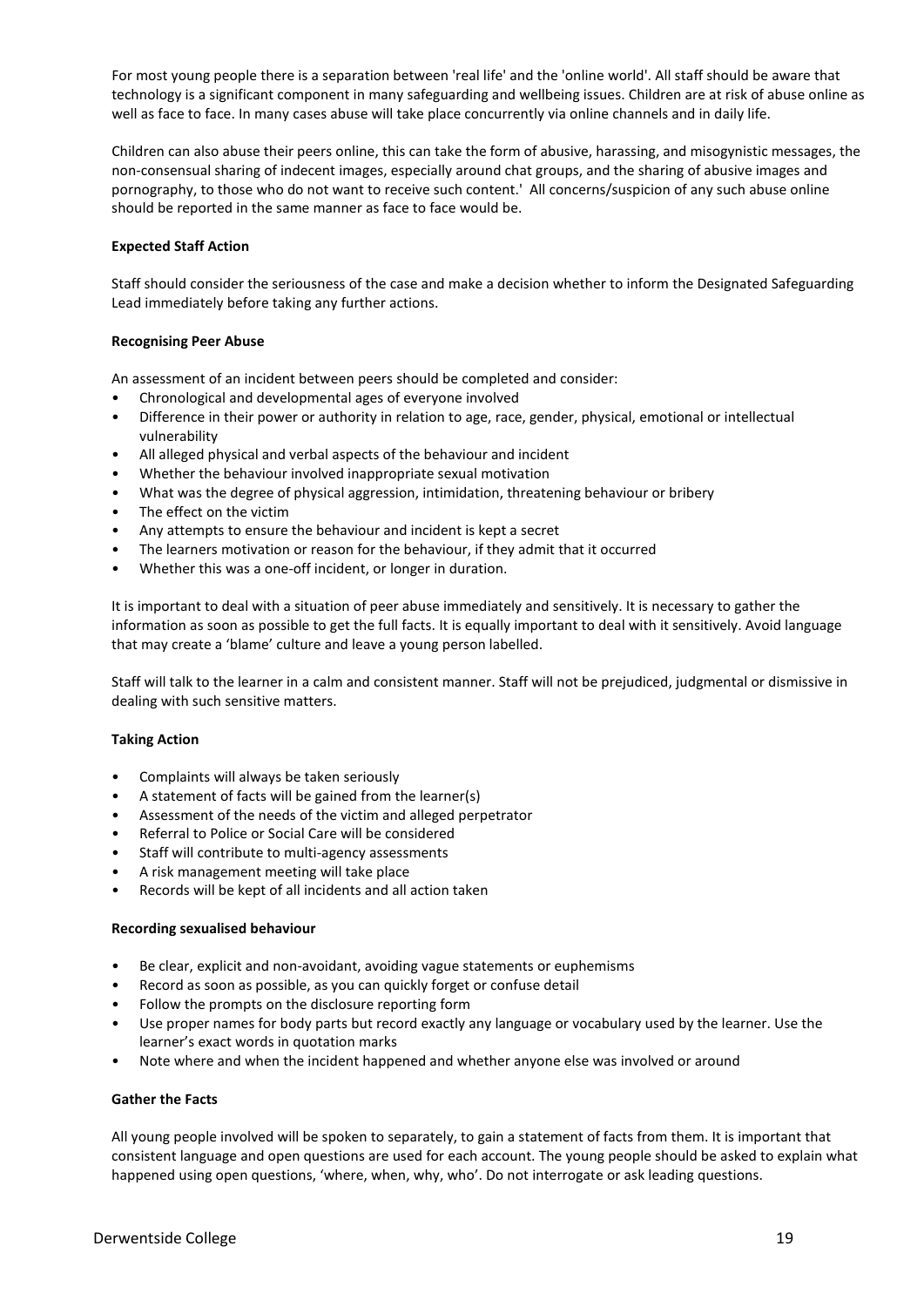# **Consider the Intent**

Has this been a deliberate or contrived situation for a young person to be able to harm another?

### **Decide on the next course of action**

If it is believed any young person to be at risk of harm it must be reported to the Designated Safeguarding Lead immediately; they will follow the College's Safeguarding Policy.

If social services and the police intend to pursue this further, they may ask to interview the young people in College or if they are informed, they may ask for parents to come to College to be spoken with.

### **Informing parents/carers**

When possible if parents/carers are to be informed it will be done face to face. The nature of the incident and the type of harm/abuse a young person may be suffering can cause fear and anxiety to parents/carers whether their child is the child who was harmed or who harmed another.

In all circumstances where the risk of harm to the young person is evident, and where it will not contribute to further harm, the College will encourage the young person to share the information with their parent/carer.

# **Next Steps**

Once the outcome of the incident(s) has been established it is necessary to ensure future incidents of abuse do not occur again and consideration given to the support and intervention required for those involved.

### **For the young person who has been harmed**

In the case where a police or social care referral has not been deemed appropriate. The level of support required depends on the individual young person. It may be that they wish to seek counselling or one to one support via a wellbeing practitioner. It may also be that they feel able to deal with the incident(s) on their own or with support of family and friends; in which case it is necessary that this young person continues to be monitored and offered support should they require it in the future.

If a police or social care referral has taken place a similar approach will be taken. With consideration of any advice and guidance provided by those agencies.

# **For the young person who has displayed harmful behaviour**

In the case where a police or social care referral has not been deemed appropriate. It is important to find out why the young person has behaved in such a way. It may be that the young person is experiencing their own difficulties and may even have been harmed themselves in a similar way. In such cases support such as one to one mentoring or wellbeing support may also be necessary. Particular support from identified services may be necessary and the young person may require additional support from family members.

Once the support required to meet the individual needs of the young person has been met, it is important that the young person receives a consequence for their behaviour. This may be in the form of restorative justice e.g. making amends with the young person they have targeted if this has been some form of bullying. In the case of sexually harmful behaviour it may be a requirement for the young person to engage in one to one work with a particular service or agency; if a crime has been committed this may be through the police or youth offending service. If there is any form of criminal investigation ongoing it may be that this young person cannot be educated in College until the investigation has concluded. In which case, the young person will need to be provided with appropriate support and education outside of College.

It may be that the behaviour that the young person has displayed may continue to pose a risk to others, in which case an individual risk assessment will be required. This will be completed via a multi-agency response to ensure that the needs of the young person and the risks towards others are measured by all of those agencies involved including the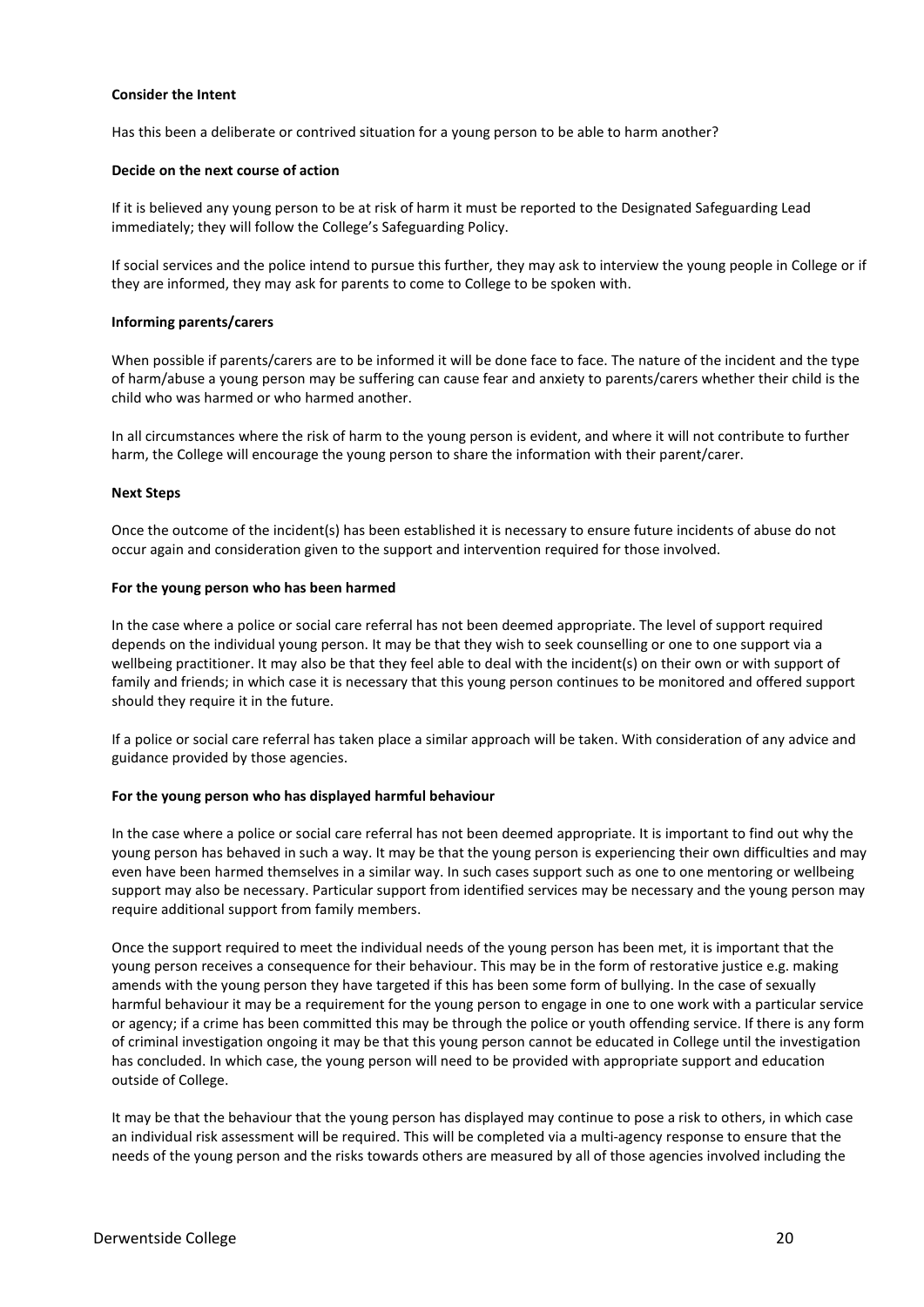young person and their parents. This may mean additional supervision of the young person or protective strategies if the young person feels at risk of engaging in further inappropriate or harmful behaviour.

The College may also choose a punishment as a consequence; such as exclusion for a period of time to allow the young person to reflect on their behaviour.

Where a criminal investigation leads to a conviction or caution, the College will instigate the discipline and behaviour policy with the offence likely to constitute gross misconduct potentially leading to a permanent exclusion, as allowing the perpetrator(s) to remain in College would seriously harm the education or welfare of the victim (and potentially other pupils or students). The nature of the conviction or caution and wishes of the victim will be especially important in determining how to proceed in such cases.

Reports of sexual assault and sexual harassment will, in some cases, not lead to a report to the police (for a variety of reasons). In some cases, rape, assault by penetration, sexual assault or sexual harassment are reported to the police and the case is not progressed or are reported to the police and ultimately result in a not guilty verdict. This does not mean the offence did not happen or that the victim lied. The process will have affected both victim and alleged perpetrator(s). Appropriate support will be provided to both as required and consideration given to how attendance at College will be managed.

### **After Care**

It is important that following the incident the young people involved continue to feel supported and receive help even if they have stated that they are managing the incident. It is important to ensure that the young people do not engage in any further harmful behaviour either towards someone else or to themselves as a way of coping. For this reason, regular reviews with the young people following the incident(s) are imperative.

### **Preventative Strategies**

Peer on peer abuse can and will occur even with the most robust policies and support processes. It is important to develop appropriate strategies to proactively prevent peer on peer abuse.

The College endeavours to have an open environment where young people feel safe to share information about anything that is upsetting or worrying them. There is a strong and positive tutorial programme that tackles such issues. The College makes sure that reporting and support signposting is available to young people.

Staff will not dismiss issues as 'banter' or 'growing up' or compare them to their own experiences of childhood. Staff will consider each issue and each individual in their own right before taking action.

### **The Prevent Duty**

All schools and colleges are subject to a duty under section 26 of the Counter Terrorism and Security Act 2015 (the CTSA 2015), in the exercise of their functions, to have "due regard to the need to prevent people from being drawn into terrorism". This duty is known as the Prevent Duty.

### **Channel**

A voluntary, confidential support programme which focuses on providing support at an early stage to people who are identified as being adults at risk to being drawn into terrorism. Prevent referrals may be passed to a multi-agency Channel panel, which will discuss the individual referred to determine whether they are adults at risk to being drawn into terrorism and consider the appropriate support required. A representative from the school or college may be asked to attend the Channel panel to help with this assessment. An individual's engagement with the programme is entirely voluntary at all stages.